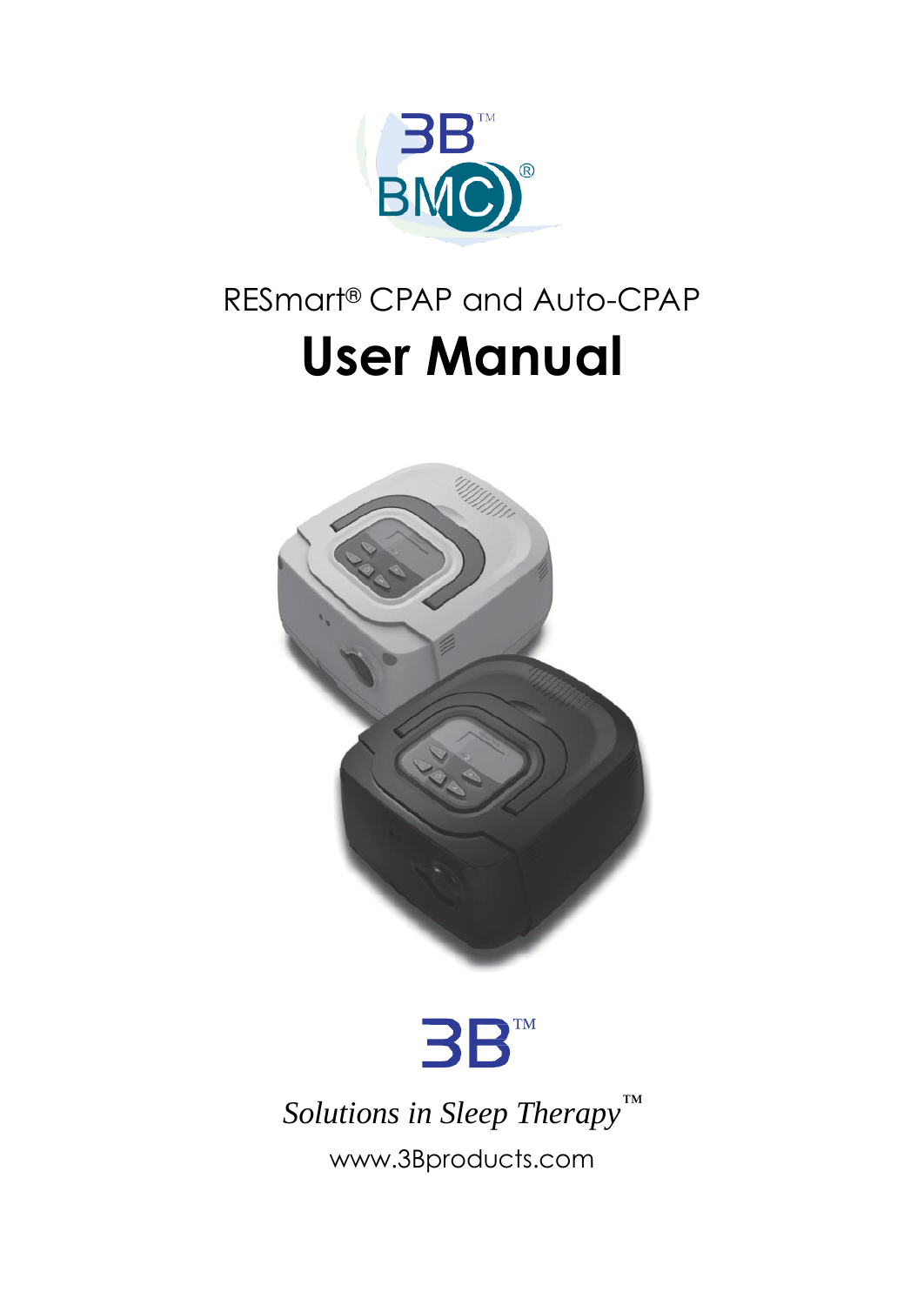# **Table of Contents**

| Selecting Patient Device Settings  13 |  |  |
|---------------------------------------|--|--|
|                                       |  |  |
|                                       |  |  |
|                                       |  |  |
|                                       |  |  |
|                                       |  |  |
|                                       |  |  |
|                                       |  |  |
|                                       |  |  |
|                                       |  |  |
|                                       |  |  |
|                                       |  |  |
|                                       |  |  |
|                                       |  |  |
|                                       |  |  |
|                                       |  |  |
|                                       |  |  |
|                                       |  |  |
|                                       |  |  |
|                                       |  |  |

iCode® is a trademark of BMC Medical Co., Ltd. 3B and Solutions in Sleep Therapy<sup>™</sup> are trademarks of 3B Products, LLC. RESmart® is a registered trademark of BMC Medical Co., Ltd.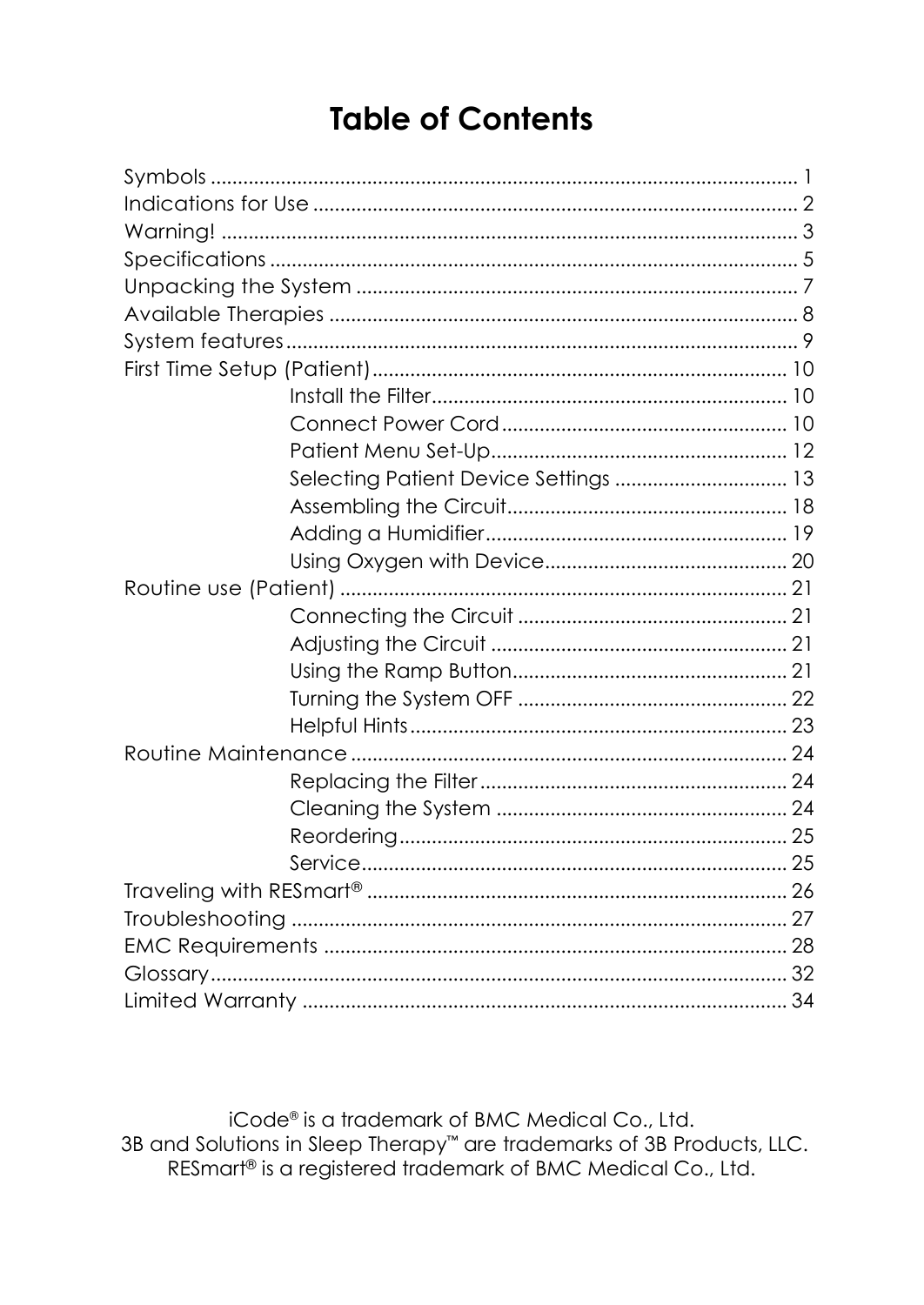# **Symbols**

## <span id="page-2-0"></span>**CONTROL BUTTONS**

|          | Pressure Start / Stop        |
|----------|------------------------------|
|          | Ramp Start                   |
| $\{55\}$ | Humidifier On / Off (iCode®) |
|          | User Button                  |
|          | User Button                  |

## **DEVICE**



Attention, Consult Accompanying Documents



Type BF Applied Part



Class II (Double Insulated)

- $\sim$ AC Power
- **IPX1** Drip-Proof, Vertical
- **SN** Serial Number of the Product

**MANUFACTURER**<br>Manufacturer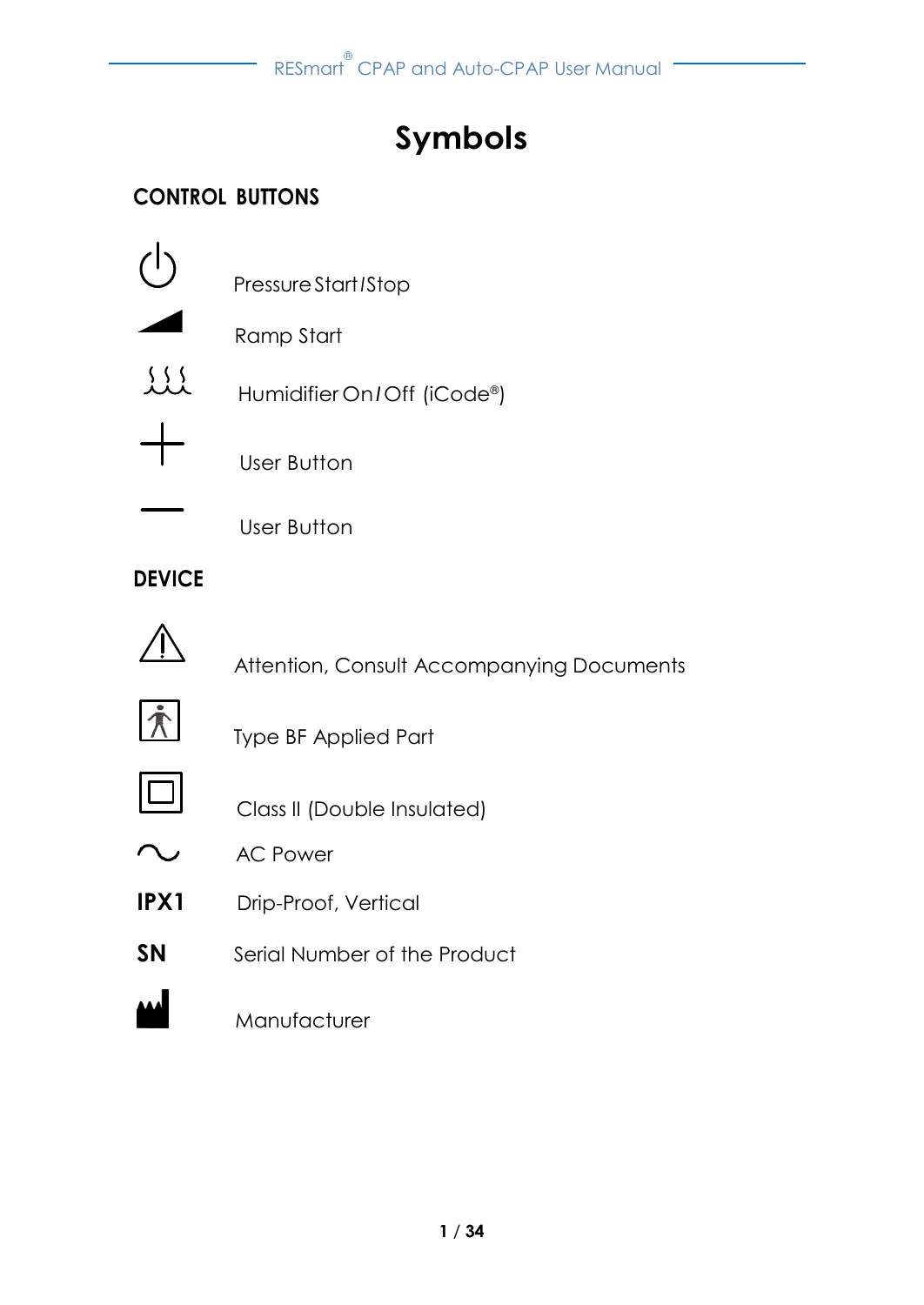#### **IMPORTANT!**

Read and understand the entire User Manual before operating this system. If you have any questions concerning the use of this system, contact your home care provider or health care professional.

## **CAUTION!**

<span id="page-3-0"></span>Federal law restricts this device to the sale by or on the order of a physician.

# **Indications for Use**

The RESmart®CPAP and Auto-CPAP systems are intended to deliver positive pressure for the treatment of Obstructive Sleep Apnea. The optional integrated humidifier is indicated for the humidification and warming of air from the flow generator device. These devices are intended for single patient use by prescription in the home or hospital/ institutional environment on adult patients.

## **Contraindications**

TheRESmart®CPAPandAuto-CPAPdeviceareNOTintendedforlife support. Studies haveshown that the following pre-existing conditions may contraindicate the use of positive airway pressure therapy for some patients:

- Bullous Lung Disease
- Bypassed Upper Airway
- Pneumothorax
- Pathologically Low Blood Pressure
- Pneumocephalus has been reported in <sup>a</sup> patient using nasal Continuous Positive Airway Pressure.

Caution should be used when prescribing CPAP for susceptible patients such as those with: cerebral spinal fluid leaks, abnormalities of the cribriform plate, prior history of head trauma, and/or pneumocephalus. (Chest 1989: 96:1425-1426)

• The use of positive airway pressure therapy may be temporarily contraindicated if you exhibit signs of a sinus or middle ear infection.

#### **Contact your health care professional if you have any questions concerning your therapy.**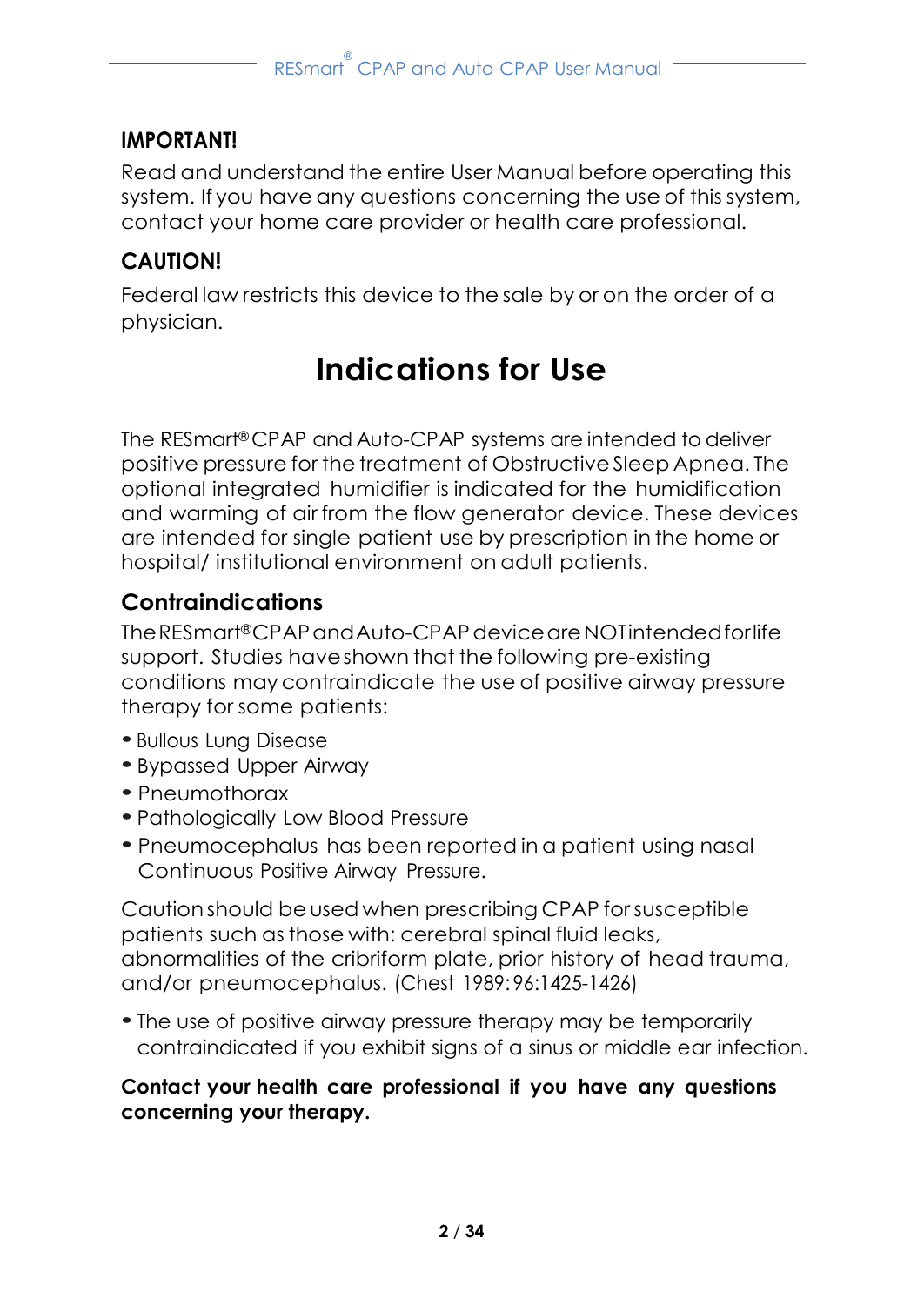# **Warning!**

#### <span id="page-4-0"></span>**Indicates the possibility for Injury to the user or the operator**

- The instructions in this manual are not intended to supersede established medical protocols.
- This device is intended for adult use only
- This device is not intended for life support
- CPAP devices have the potential to allow rebreathing of exhaled air.
- Contact your health care professional if symptoms of sleep apnea recur.
- Using the RESmart® CPAP and Auto-CPAP at an incorrect elevation setting could result in airflow pressures higher than the prescribed setting. Always verify the elevation setting when traveling or relocating.

#### **To reducethis potential, observe the following:**

- Use BMC circuit accessories.
- Do not wear the mask and headgear for more than a few minutes while the device is not operating.
- Do not block or try to seal the vent holes in the exhalation port.
- As with most CPAP devices: At low CPAP pressures, some exhaled gas (C02) may remain in the mask and be rebreathed.
- If the room temperature is warmer than 95°F (35°C), the airflow produced by the RESmart® device may exceed 106℉ (41℃). The room temperature must be kept below 95℉ (35℃) while the patient uses the device.
- This equipment is not suitable for use in the presence of a flammable anesthetic mixture in combination with oxygen or air, or in the presence of nitrous oxide.
- •If you notice any unexplained changes in the performance of the RESmart® CPAP and Auto-CPAP. If it is making unusual or harsh sounds, if it has been dropped or mishandled, if the enclosure is broken, or if water has entered the enclosure, disconnect the power cord and discontinue use. Contact your home care provider.
- To avoid electrical shock, disconnect the power cord before cleaning. DO NOT immerse the device in any fluids.
- To remove AC power, disconnect the power cord from the electrical outlet.
- The use of accessories other than those specified or recommended by the manufacturer may adversely impact performance of the device.
- Inspect the power cord often for any signs of damage. Replace a damaged cord immediately.
- DO NOT use the RESmart ® CPAP and Auto-CPAP if the display is erratic. Contact your home care provider for further instructions.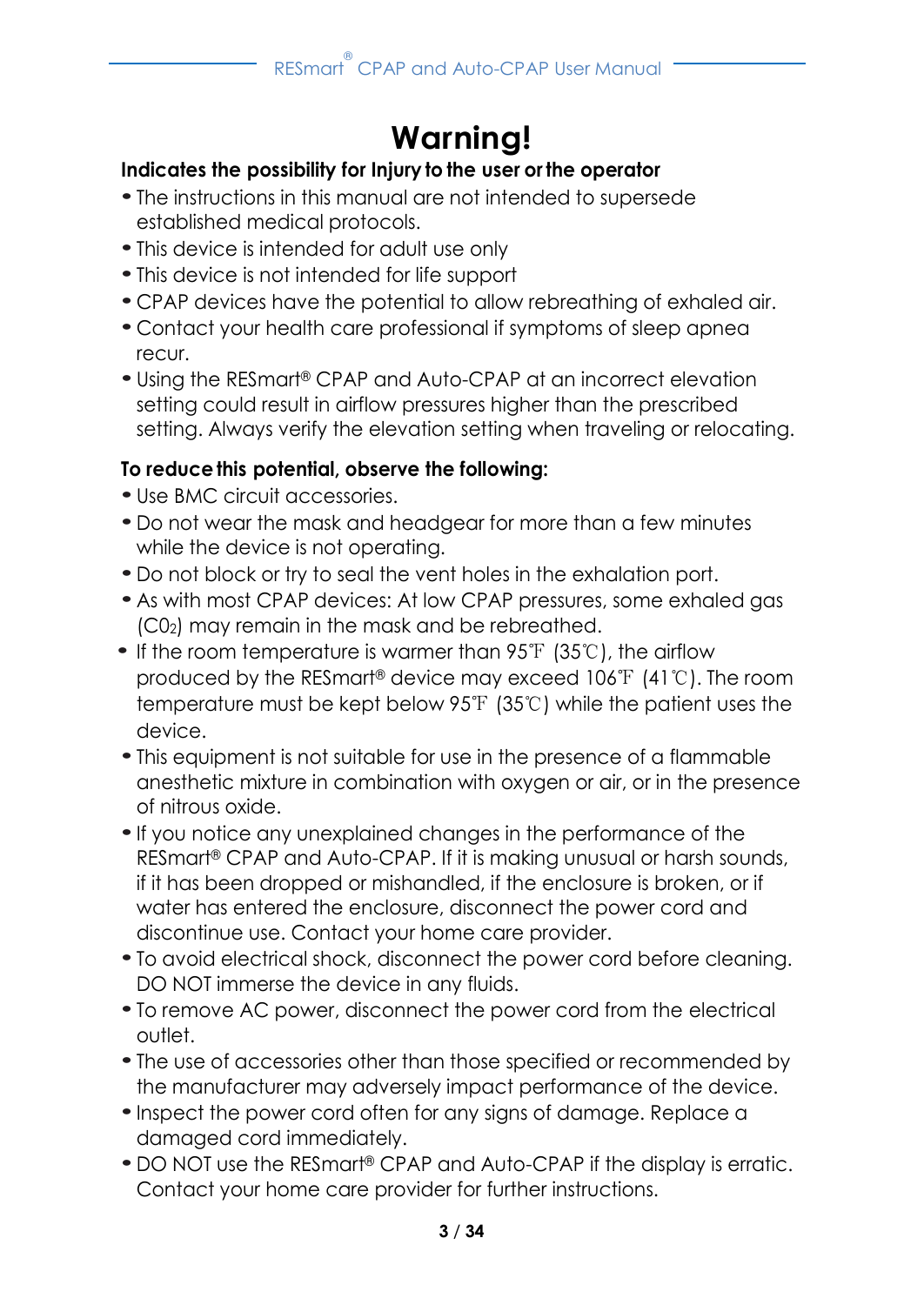### **CAUTION!**

Makesure the RESmart®CPAP and Auto-CPAP is away from any heating or cooling equipment (e.g., forced air vents, radiators, air conditioners). Also make sure that bedding, curtains, or other items are not blocking the filter or vents of the device. Air must flow freely around the device for the system towork properly.

#### **Indicates the possibility of damagetothedevice**

• Tobacco smoke may cause tar build-up within the RESmart ® CPAP and Auto-CPAP that may result in the device malfunctioning.

# **IMPORTANT!**

Additional warnings and cautions are located throughout this manual as they apply.

#### **WARNING!**

DO NOTconnect any equipment to the RESmart®CPAP and Auto-CPAP unless recommended by BMC oryour health care provider.

#### **CAUTION**!

Ifthe RESmart® CPAP andAuto-CPAP hasbeenexposedto either very hot or very cold temperatures, allow it to adjust to room temperature (approximately 2 hours) before beginning setup.

#### **WARNING!**

DO NOTusethe RESmart® CPAP and Auto-CPAP if the display is erratic. Contact your home care provider for further instructions.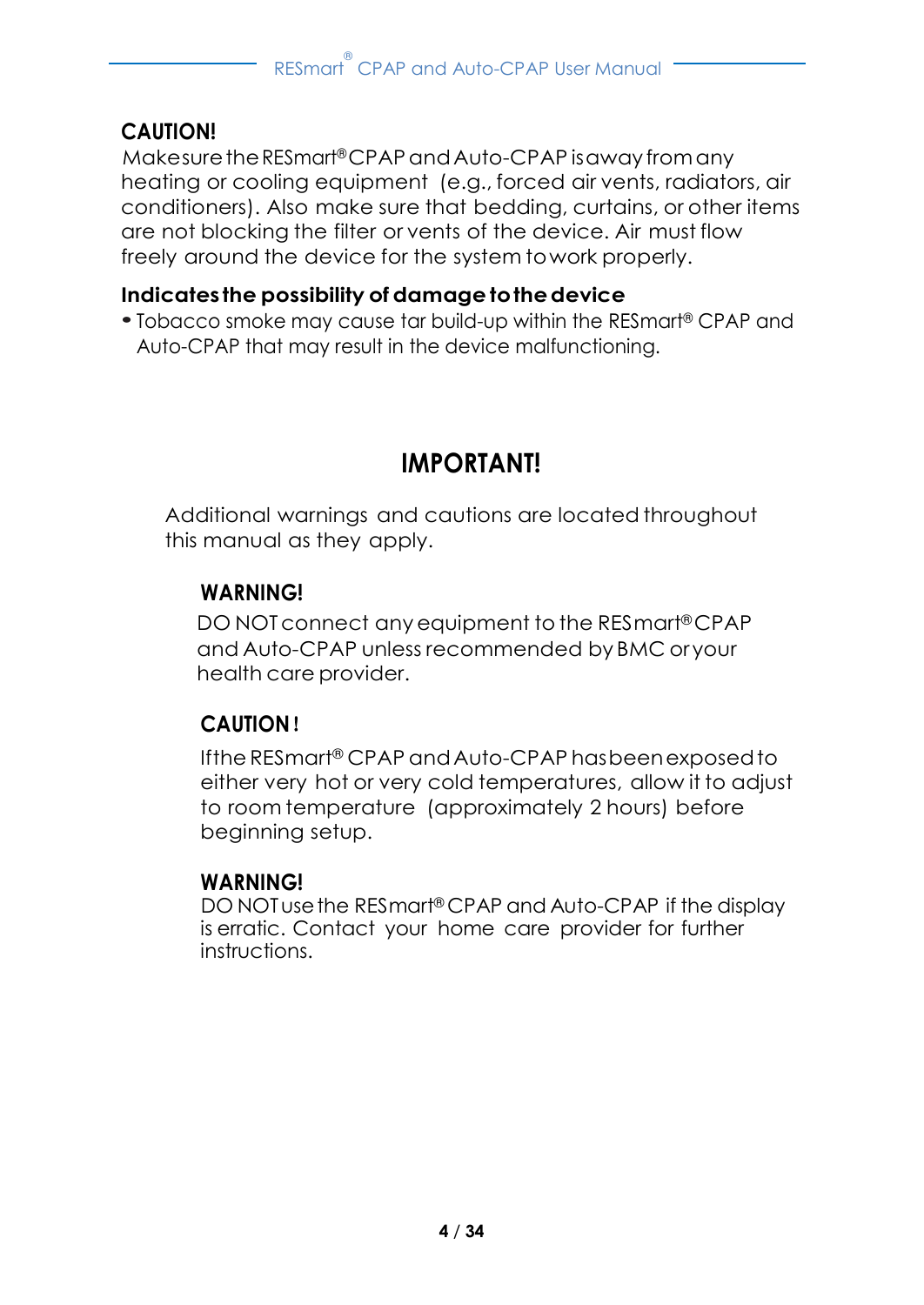# **Specifications**

### <span id="page-6-0"></span>**Device Size**

Dimensions: 8.66 × 7.6 × 4.4" (220 x 194 x 112mm), 12.3" (313 x 194 x 112mm) (with Integrated Heated Humidifier) Weight: 3.5 lbs. (1.6 kg), 5.3 lbs. (2.4 kg) (with Integrated Heated Humidifier)

#### **Product Use, Transport and Storage**

Temperature:  $41^\circ$ F to 95 $^\circ$ F (5 to 35 $^\circ$ C)  $-4^\circ$ F to 131 $^\circ$ F (-20 to 55 $^\circ$ C) Humidity: ≤ 80% Non-condensing ≤ 93% Non-condensing Atmospheric Pressure: 860 to 1060 cmH<sub>2</sub>O 500 to 1060 cmH<sub>2</sub>O

Operation Transport and Storage

**Mode of Operation**

**Continuous** 

## **Work Mode**

CPAP, Auto

# **SD Card Capacity**

2G bytes

#### **AC Power Consumption** 100 – 240V AC, 50/60Hz, 1.0A max

## **Type of Protection Against Electric Shock**

Class II Equipment

#### **Degree of Protection Against Electric Shock** Type BF Applied Part

## **Degree of Protection Against Ingress of Water**

IPX1 –Drip-Proof, Vertical

#### **Pressure Range** 4 to 20 cmH2O (in 0.5 cmH2O increments)

**Pressure Stability** 4 to 20 cmH<sub>2</sub>O  $(\pm 1 \text{ cm}H_2O)$ 

## **Altitude setting**

**Auto-CPAP:** Manual setting: level 0 - 2 **CPAP:** Manual setting 0- 10000 ft. Automatic altitude compensation for therapy pressure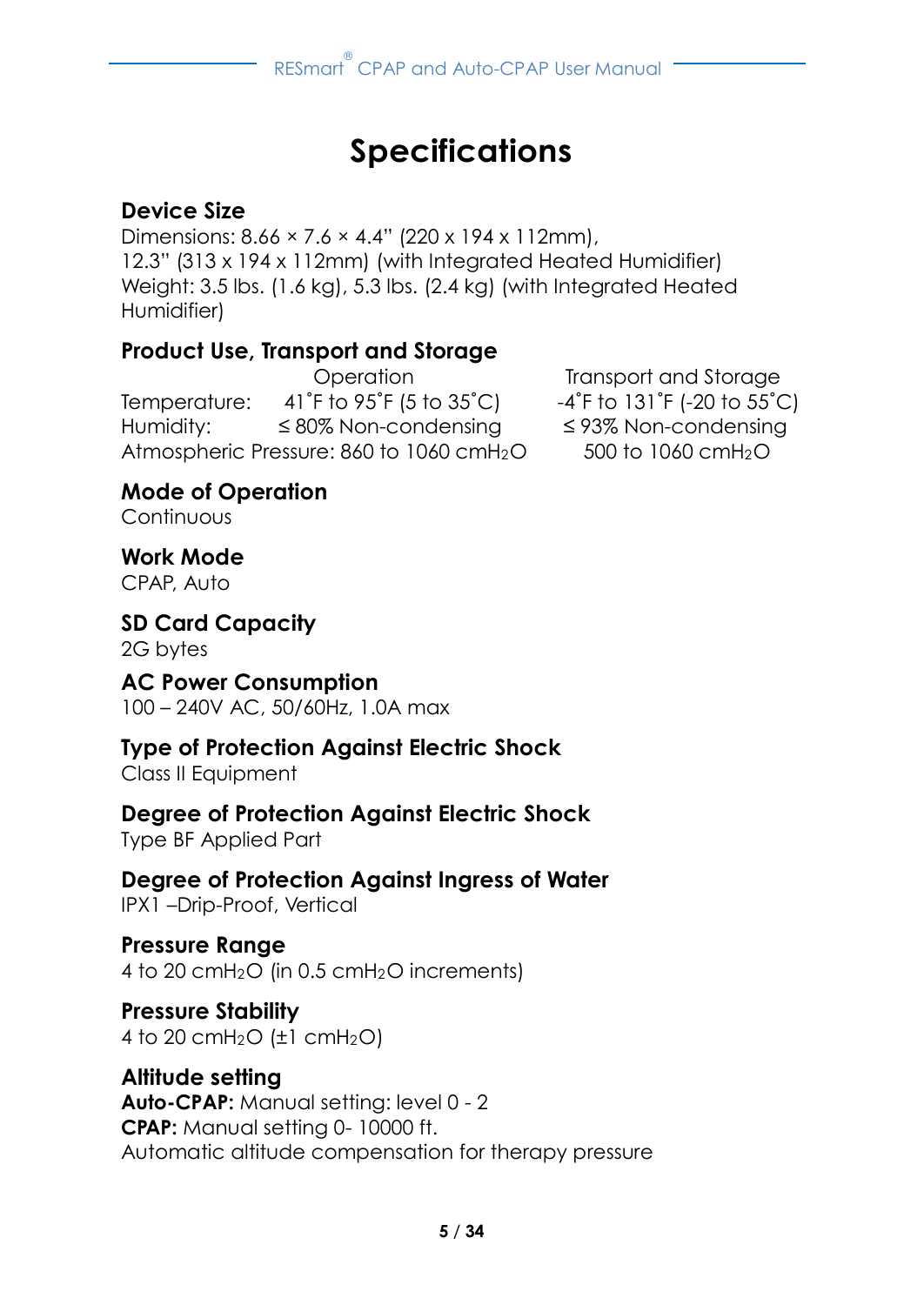#### **Sound Pressure Level**

<30 dB, when the device is working at the pressure of 10 cmH2O

#### **Maximum Flow**

| Test Pressure $(cmH2O)$                                  |      | 8    | 12   | 16   | 20  |
|----------------------------------------------------------|------|------|------|------|-----|
| Average flow at the<br>patient connection<br>port(L/min) | 70.1 | 73.6 | 75.9 | 73.0 | 734 |

#### **Accessories**

The RESmart ® CPAP and Auto-CPAP are not sold with mask, tubing or bacterial filters.

Accessories may be purchased separately. The RESmart ® product line is designed to accommodate standard CPAP tubing (22mm) for easy interconnectibility of masks and air tubing.

## **WARNINGS AND CAUTION**

- 1. This device is restricted to sale by or on the order of a physician.
- 2. Ensure that the SD card is inserted into the device before you turn on RESmart ® CPAP or Auto-CPAP device.
- 3. In order to avoid impairing SD card or the data saved in it, please do not insert or pull out the SD card when the device is connected to a power source.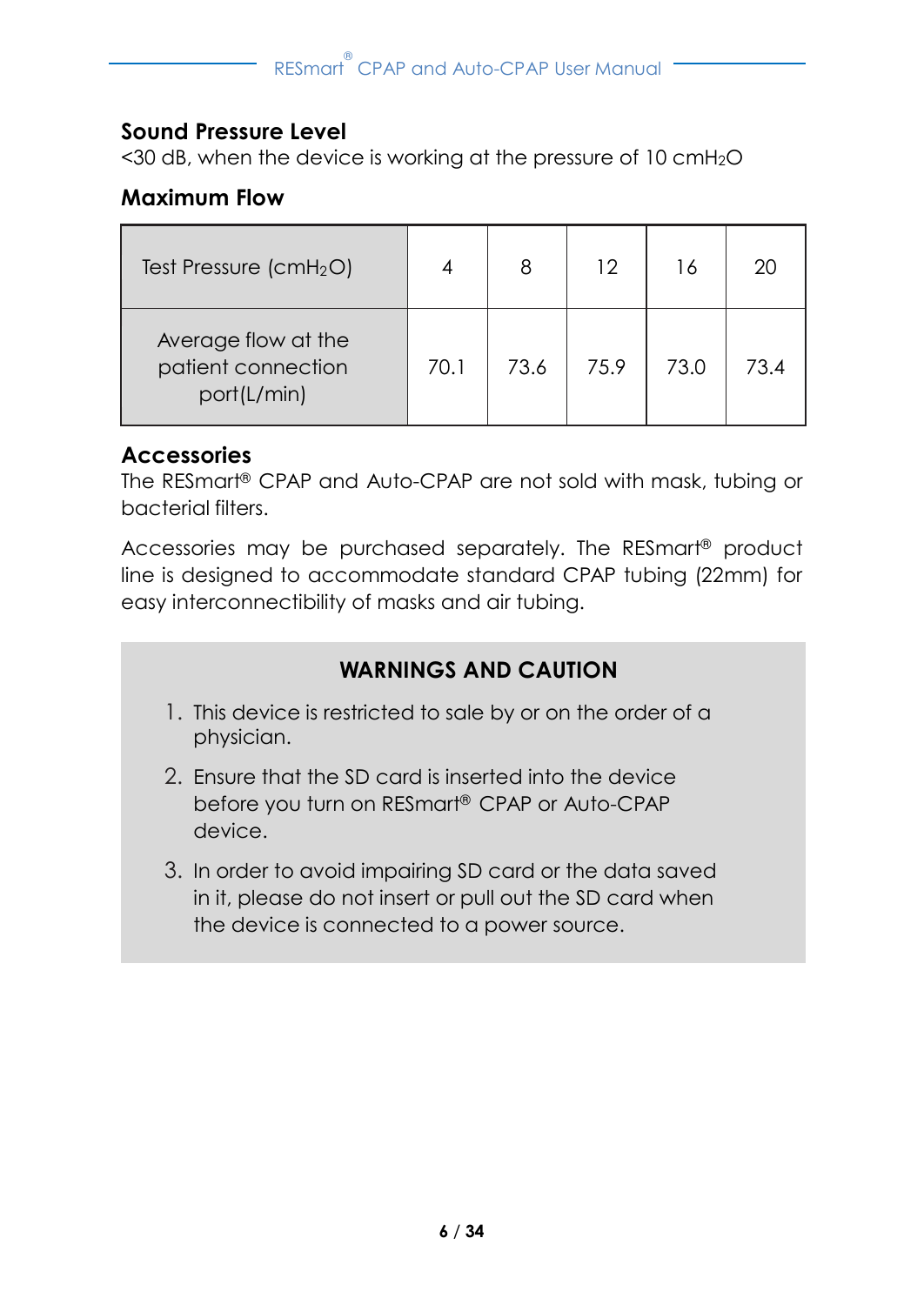# **Unpacking the System**

<span id="page-8-0"></span>Includedwithyour RESmart ® unit:

| No. | ltem                                   | <b>Number</b> |
|-----|----------------------------------------|---------------|
| 1   | RESmart <sup>®</sup> CPAP or Auto-CPAP |               |
| 2   | Power Cord                             |               |
| 3   | Carrying Case with shoulder strap      |               |
| 4   | User Manual                            |               |
| 5   | <b>Provider Instructions</b>           |               |
| 6   | Extra Filter (M1020)                   |               |
|     | Humidifier Plug                        |               |
|     | SD Card                                |               |

## **SN Record Serial Number**

#### **IMPORTANT!**

If any of the above parts are missing, contact your home care provider.

To order anyaccessories not included with this system, contact your home care provider.

## **Home Care Provider Contact Information**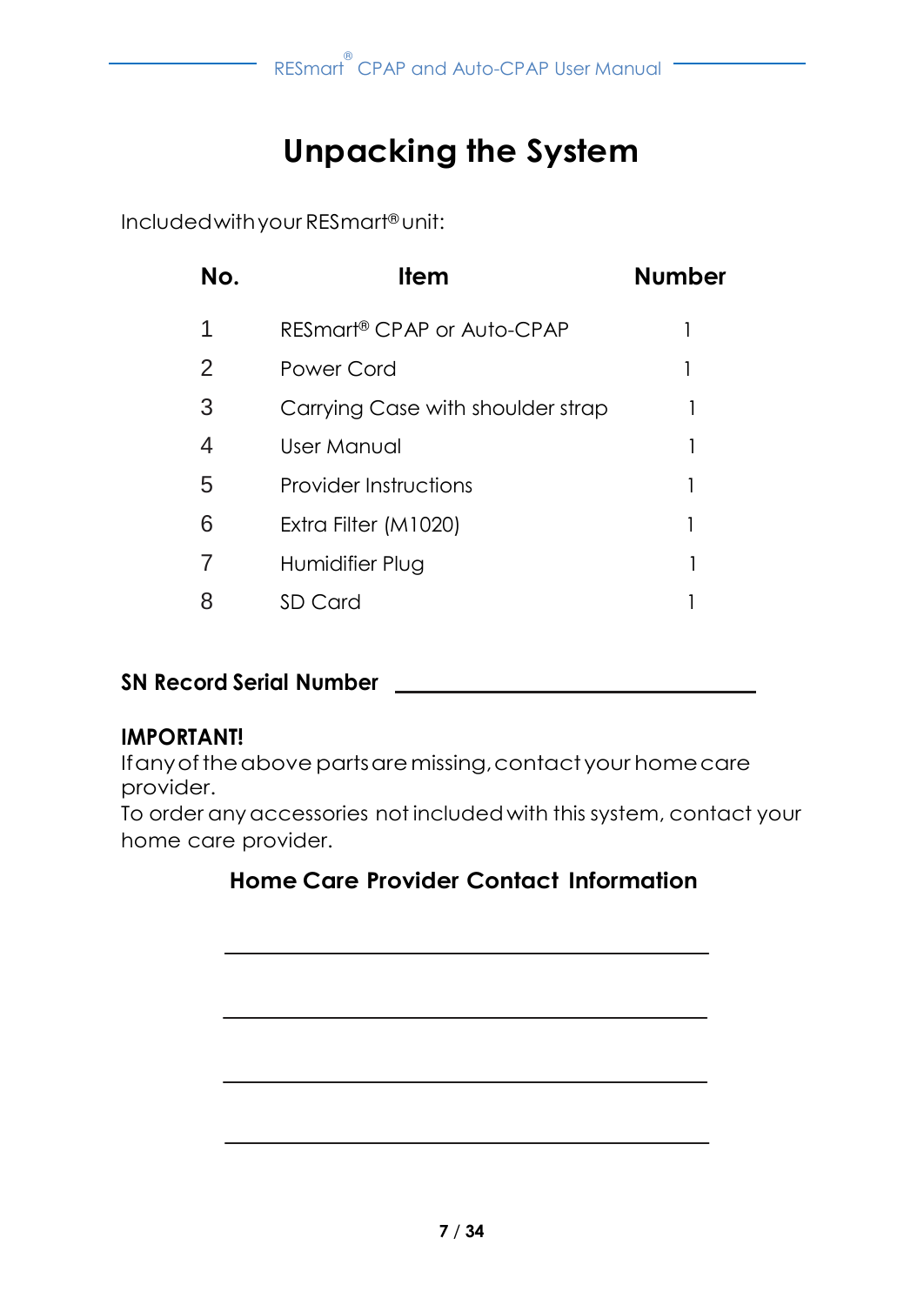# **Available Therapies**

<span id="page-9-0"></span>The RESmart ® isavailable intwo models: CPAP (white) and Auto-CPAP (black). The two models deliver the following therapies:

*Shown with humidifier*



## **CPAP:**

DeliversContinuousPositiveAirway Pressure;CPAP maintains a constant levelof pressure throughout the breathing cycle. If your health care professional prescribed ramp for you, you can press the Ramp button to reduce the pressure and then gradually increasethe pressure to the therapeutic pressure setting sothat you canfall asleep more comfortably.



*Shown with humidifier*

#### **Auto-CPAP:**

Automatically adjustsCPAPtherapypressurewithinthe pressure range determined byyour physician or healthcare provider.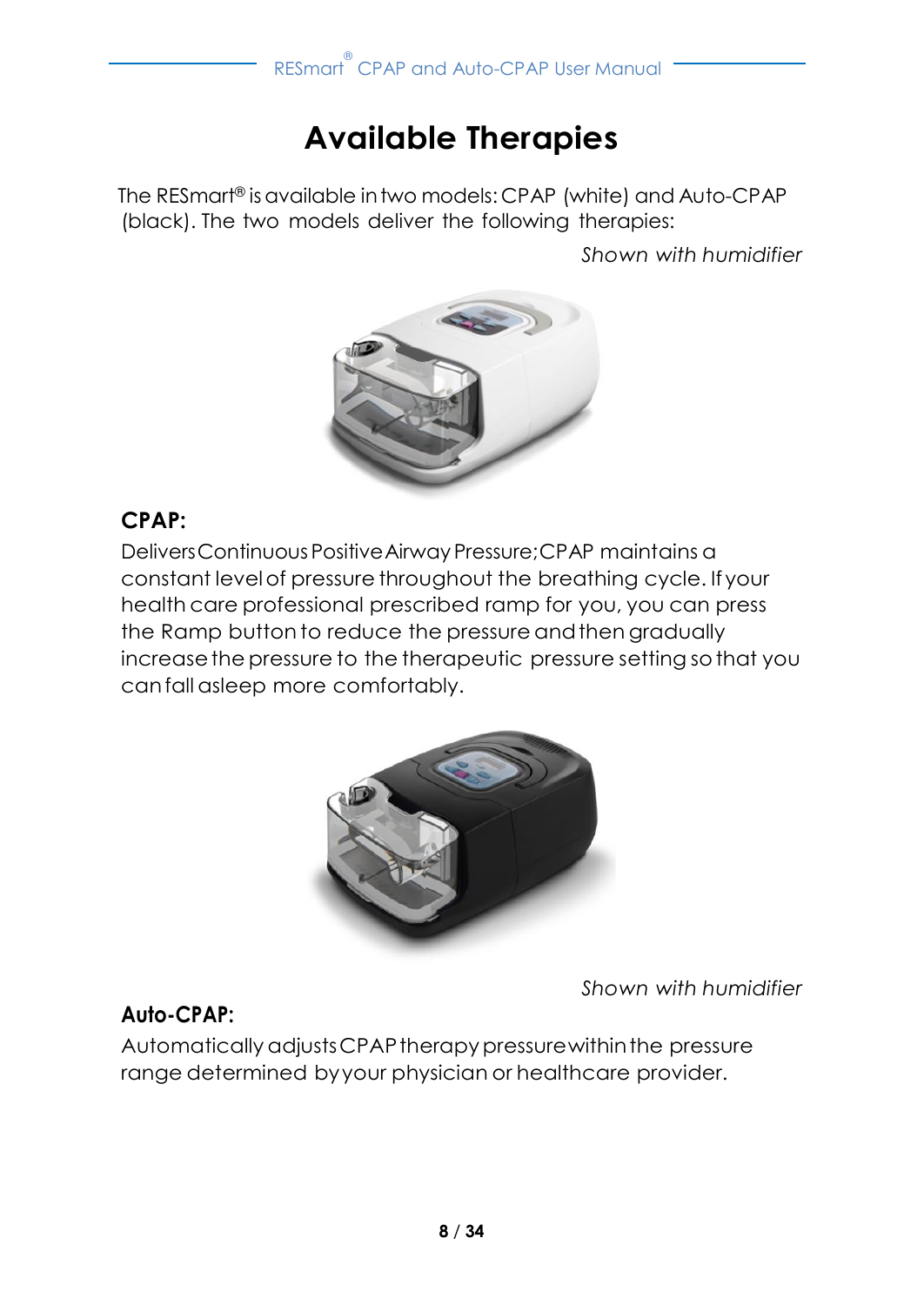# **System features**

<span id="page-10-0"></span>

**Display Screen:** All system settings, total operating time, and therapy hours will appear here.

**User Buttons:** These buttons can be used to turn on/off the system and change the system settings.

**Humidifier Controller:** This controller turns the Integrated Heated Humidifier on/off and allows the heat setting to be adjusted. This button allows access to iCode® data when the device is turned off.

**Air Outlet:** Connect the flexible tubing (coaxial 22 mm) here.

**Humidifier Power:** This socket provides the power to the Integrated Heated Humidifier.

**Handle:** This handle is for lifting and carrying the device.

**Medical Product Note:** For ease at airport security stations, there is a note on the bottom of the RESmart ® CPAP and Auto-CPAP stating that it is medical equipment. It may help if you also take this manual with you when you travel.

**AC Inlet:** Connect/disconnect the AC power cord here.

**SD Card Slot:** Used to insert the SD card. As a memory medium, the SD card can record and save all patient treatment data.

**Communications Connector:** For clinical use with the Data Management Software. Connect the communications cable here.

**Filter Cap & Filters:** The foam filter screens out normal household dust and pollens. The filter cap is designed to reduce the noise from the RESmart ® CPAP and Auto-CPAP.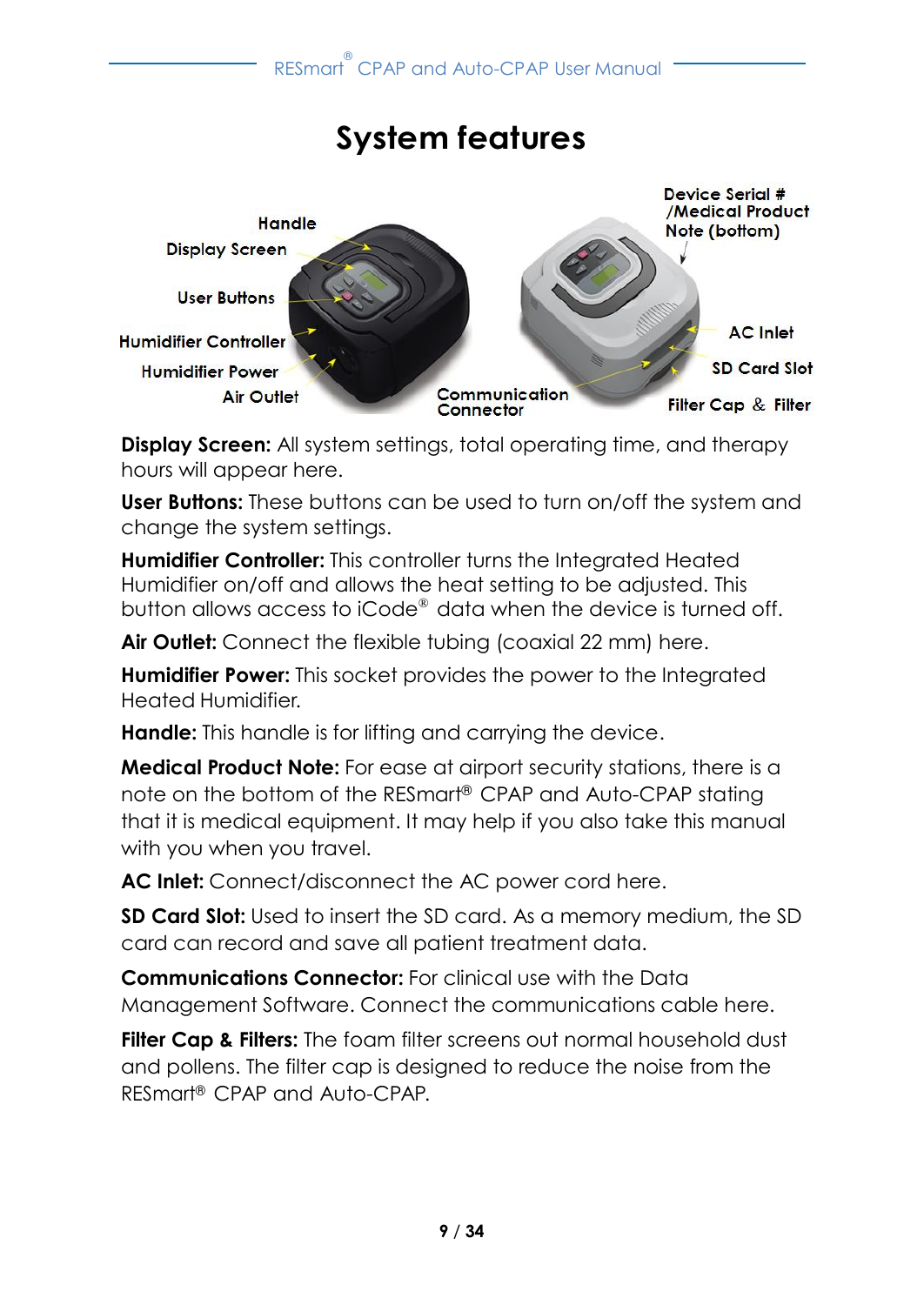# **First Time Setup (Patient)**

### <span id="page-11-0"></span>**WARNING!**

Do not use the RESmart ® CPAP and Auto-CPAP system until an appropriate professional adjusts the settings.

Note to home care provider: Before beginning setup, be sure that you have available the RESmart ® Setup Instructions. Clinician's (Provider's) Setup instructions are not included in this manual.

DO NOT connect any equipment to the RESmart ® CPAP or Auto-CPAP unless recommended by BMC or your health care provider.

### **CAUTION!**

If the RESmart ® CPAP or Auto-CPAP has been exposed to either very hot or very cold temperatures, allow it to adjust to room temperature (approximately 2 hours) before beginning setup.

### **Place the RESmart ® CPAP or Auto-CPAP on a firm flat surface**

# <span id="page-11-1"></span>**Install the Filter**

Place the foam filter into the filter area on the back of the RESmart ® CPAP and Auto-CPAP with the blue side facing out.

**CAUTION!** The foam filter must be in place at all times when the RESmart ® CPAP and Auto-CPAP is operating.

**IMPORTANT!** To remove AC power, disconnect the power cord from the electrical outlet.

**WARNING!** Inspect the power cord often for any signs of damage. Replace a damaged cord immediately.

# **Attach the integrated Heated Humidifier**

Please see the RESmart ® Integrated Heated Humidifier User Manual enclosed with your device.

# <span id="page-11-2"></span>**Connect Power Cord**

Plug the socket end of the power cord into the AC inlet on the back of the RESmart ® CPAP and Auto-CPAP. Plug the pronged end of the power cord into an electrical outlet. System status will appear on the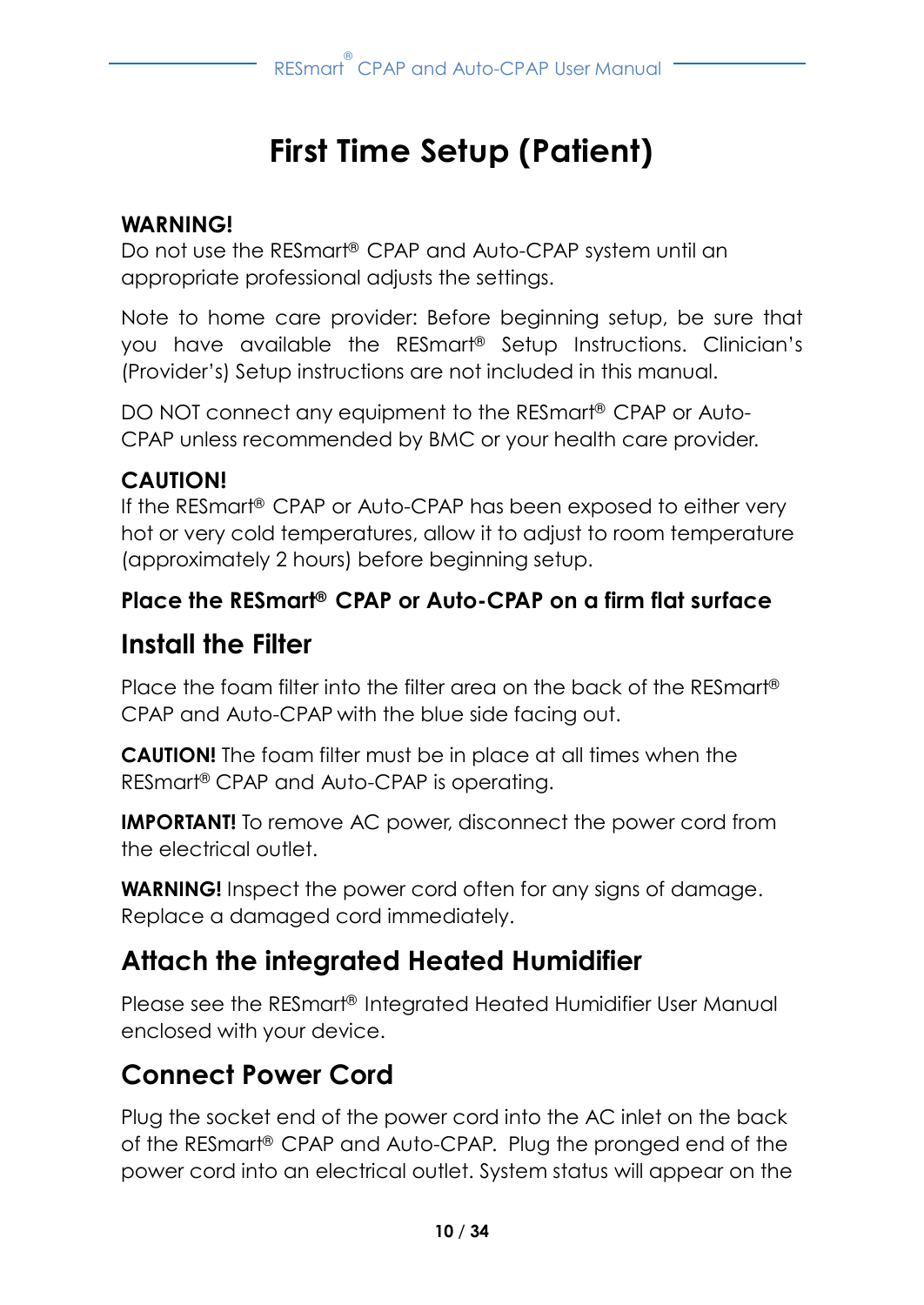RESmart ® CPAP and Auto-CPAP screen.

The RESmart ® CPAP and Auto-CPAP is powered on for use when the power cord in connected. The **Pressure Start Stop Button** turns the blower on/off.

## **CAUTION!**

Make sure the RESmart® CPAP and Auto-CPAP is away from any heating or cooling equipment (e.g., forced air vents, radiators, air conditioners). Also make sure that bedding, curtains, or other items are not blocking the filter or vents of the device. Air must flow freely around the device for the system to work properly.

#### **Standby**

When you plug the device into a power source it will be in **Standby**  mode. The blower will not engage unless you put your mask on or you press the start/stop button. After power on, system status will appear on display screen as described below.

**Display Screen:** LED screen where all device settings will appear as well as iCode® data and last night's sleep report.

**User Buttons:** These 4 buttons can be used when entering the Patient and Clinician's menus to change the RESmart® CPAP and Auto-CPAP settings.

**+/- User Buttons** are used to go to the previous/next option and operate as up and down keys to change the settings.

**Ramp Button** is used to confirm the setting change.

**Start/Stop Button** will allow you to exit the Setup Menu without saving, will turn on/off the blower.

**Pressure Start/Stop Button:** Use this button to start/stop the airflow. DO NOT start the airflow until the circuit tubing is connected.

**Heated Humidifier Button:** Use this button when the optional Integrated Heated Humidifier has been prescribed. This button will control the optional heated humidifier's output. This button will also provide iCode® data when the device is in the standby state.

#### **IMPORTANT!**

The humidifier button is active only when an Integrated Heated Humidifier is connected. Refer to the Integrated Heated Humidifier's instruction for additional information.

**Ramp Button:** When the airflow is turned on, use this button to restart the ramp cycle (which lowers the airflow pressure and then gradually Increases it). This will allow you to fall asleep more comfortably. When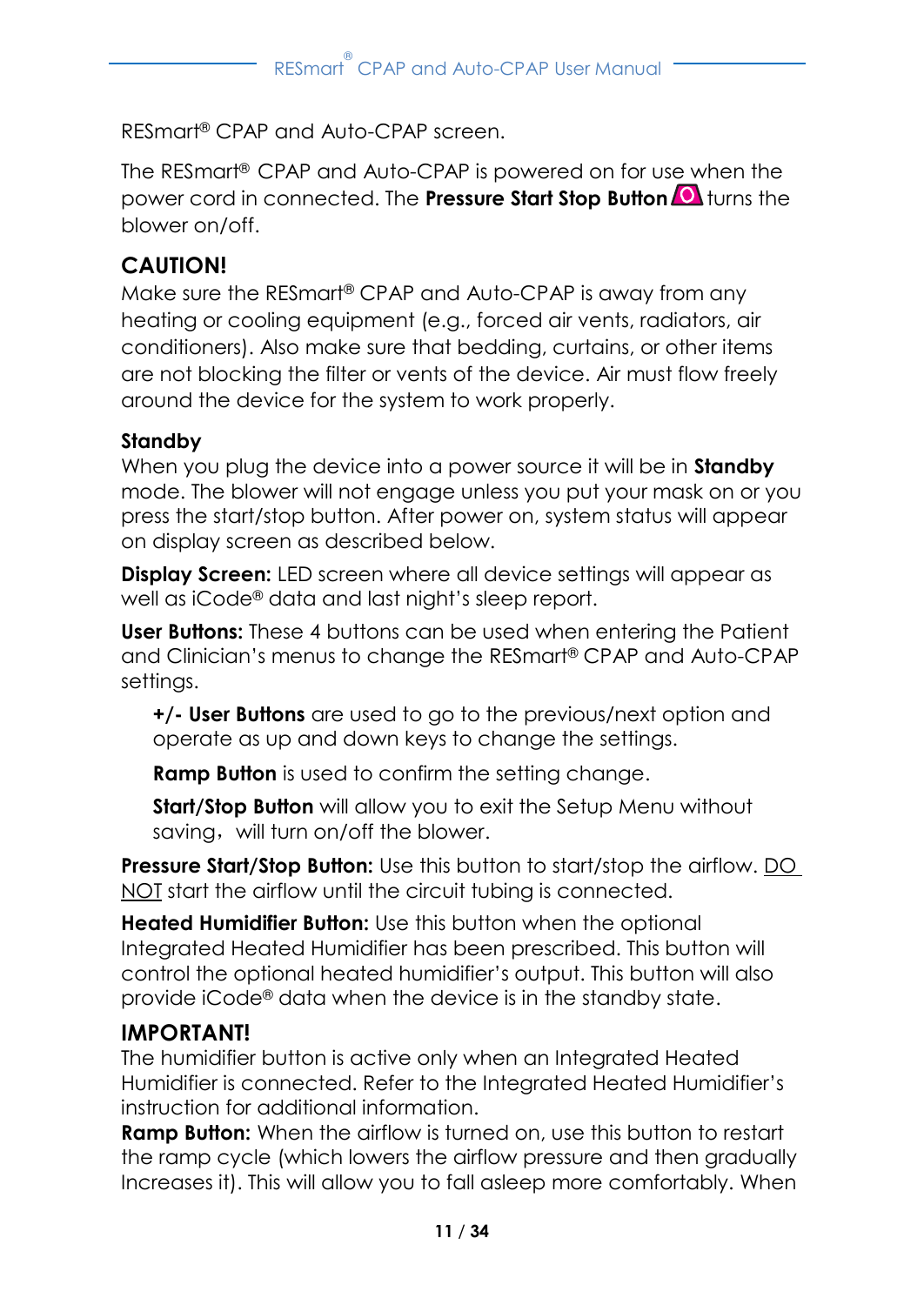the airflow is turned off, use this button to access the patient menu and to retrieve previous night's sleep data.

*Note: The ramp feature is not prescribed for all users.*



**Ramp Starting Pressure (Ramp P):** The starting pressure after blower is turned on. Default setting is 4 cmH<sub>2</sub>O.

**Treatment Pressure:** This setting (Min APAP) is the minimum pressure of the therapy pressure range in Auto mode. This setting (Treat P) is the designated fixed prescription pressure setting in CPAP mode. Default setting is 7 cmH<sub>2</sub>O.

**RampTime:** The ramp time from starting pressure to prescription pressure. This enables the patient to comfortably move from wakefulness to sleep and can be adjusted in 5 minute increments. Default setting is 10 minutes.

## **IMPORTANT!**

Pressing the ramp button (when the airflow is turned on) will lower the airflow pressure, if prescribed, and then will gradually increase it.

# <span id="page-13-0"></span>**Patient Menu Set-Up**

## **Depress the Ramp button for 3 seconds**

(The airflow must be turned OFF)

You are now in the Patient Menu Set-up. You will need to press the Ramp Button to enter change status and go through each option by pressing the + or - Button. The cursor will blink, and values may be changed using the User Buttons (+/-). Confirm the setting by pressing the ramp again and the cursor will stop blinking.

## **IMPORTANT!**

If at any time you wish to exit the setup menu, press the Pressure Start/Stop Button and the display will go back to the system standby screen.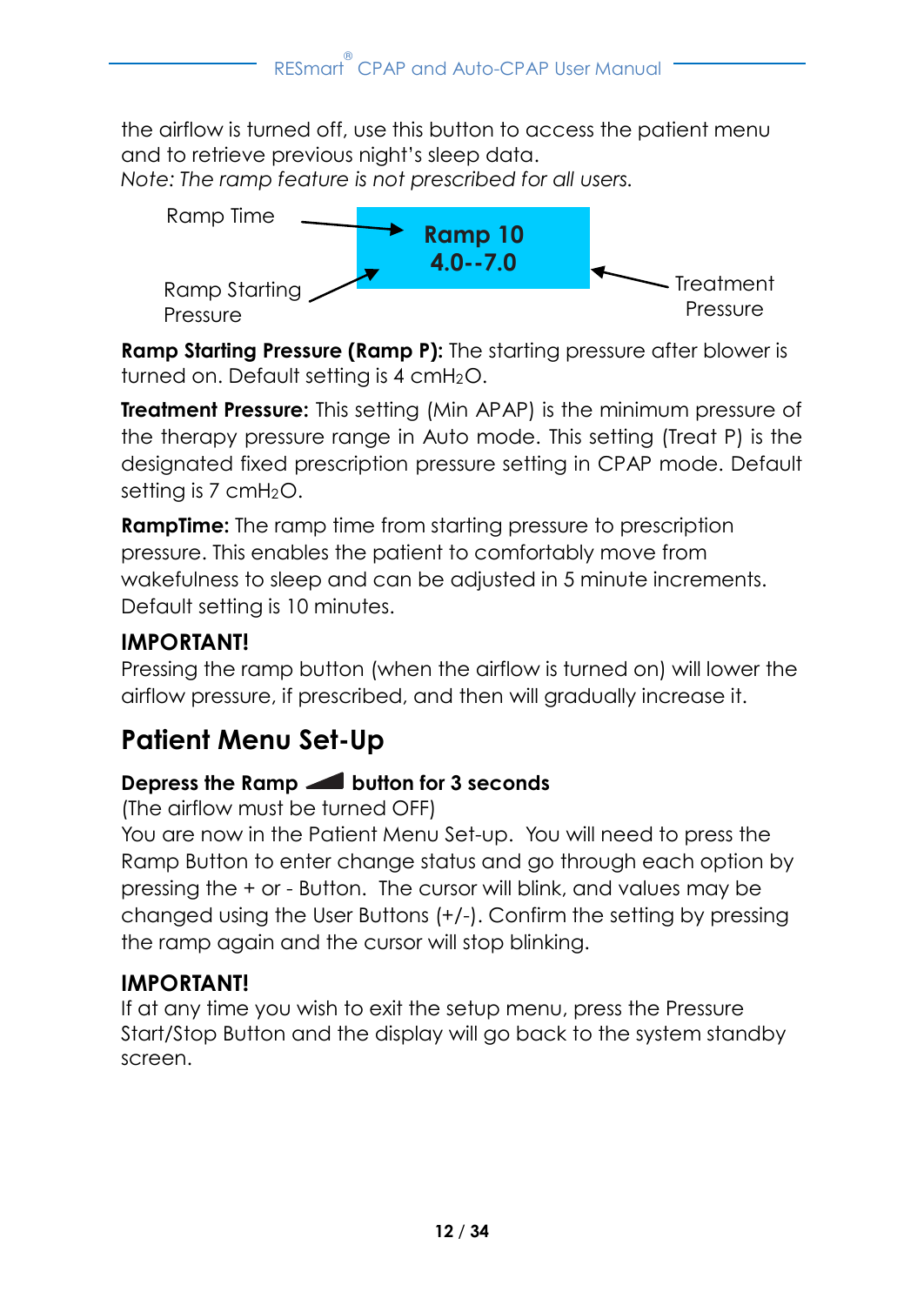# **Selecting Patient Device Settings**

<span id="page-14-0"></span>

Button

## **IMPORTANT!**

**Press the Ramp Button** to enter change status and press +/- User Buttons to change the setting. Press the Ramp Button again to confirm the setting.

Press +/-User Buttons to access the next setting. Proceed through the following settings:

**(1) Heater, (2) Altitude, (3) Auto On, (4) Auto Off, (5) Light, (6) Alert,**

#### **(7) Reslex, (8) RampTime, (9) Delay, (10) Date, (11) Time, (12) Save**

#### **(1) Setting the Humidifier (Heater)**

When the optional Integrated Heated Humidifier is used, this setting can change the temperature and humidity of airflow between level 0 to 5. **Default setting is 3**.

# **Heater 3**

## **(2) Setting the Altitude**

**For Auto-CPAP:** The altitude setting can be changed between level 0 to 2. **Default setting is 0.**

| $0 =$ less than 2,460 ft. (<750 m)         |  |
|--------------------------------------------|--|
| $1 = 2,460$ to 4,921 ft. (750 m to 1500 m) |  |

 $2 = 4,924$  to 8,202\* ft. (1501 m to 2500 m)

*\*over 8,202 ft. = Measurement of air leakage may not be accurate.*  **0**

**For CPAP:** The altitude setting can be changed between 0000ft and

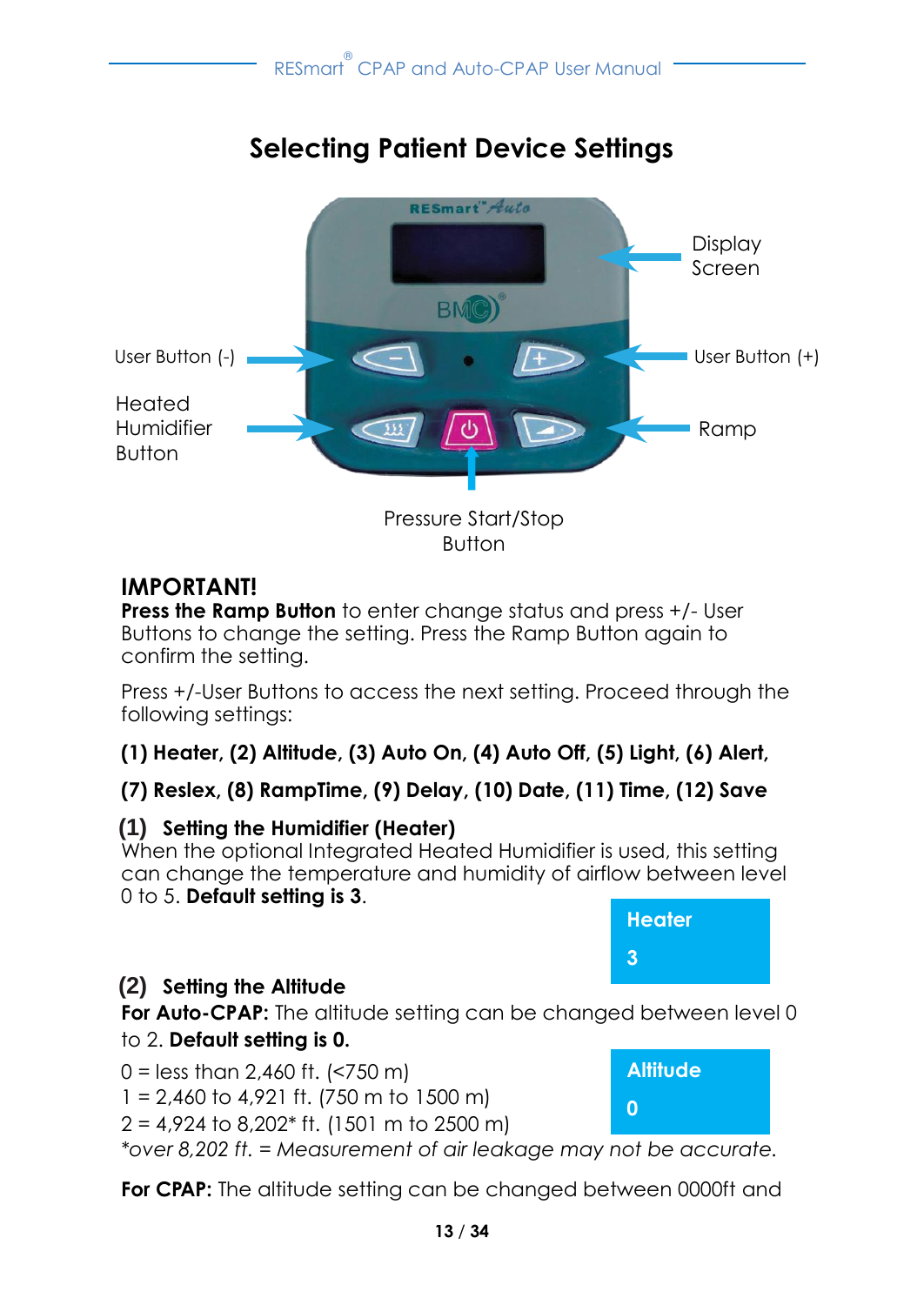10000ft manually. The increment is 1,000 ft. **Default setting is 0000ft.** *\*over 10,000 ft. = Measurement of air leakage may not be accurate.*

## **IMPORTANT!**

TheRESmart® deviceisequippedtofunctionwithautomatic adjustment oftherapypressuretocompensateforchanges in altitude.Evenwithout settingthealtitude,theRESmart®devicecan stilldeliverproper pressureinanyaltitudeworldwide.However,the correctsetupofaltitude will prevent the device giving out afalse alert.Generally, a false alert is caused bycalculation of leakage at thewrong range of altitude settings.

### **(3) Setting Auto On**

When the RESmart<sup>®</sup> CPAP and Auto-CPAP is instandby mode and you are wearing your mask. Your deep breath will start airflow automatically. **Auto On**

**Default setting is On.**

### **(4) Setting Auto Off**

When the mask isremoved, the RESmart® CPAP and Auto-CPAP will stop airflow automatically.

**Default setting is Off.**

## **(5) Setting the LCD Light**

This setting allows you to adjust the LCD light among Auto, On and Off. **Default setting is Auto**.

Auto: LCD light will turn on when any button is pressed and dim after few seconds. **Light**

On: LCD light will always beturned ON.

Off: LCD light will always bedimmed.

## **(6) Setting the Alert**

This setting allows you to turn on/off the patient disconnect alert. When a large, continuous air leak (such as mask removal) has been detected in the circuit, this setting enables/disables the audible alert (a beeping sound). Thissetting is only effective when the Auto Off setting is off.

#### **DefaultsettingisOff.**





**Auto**

**On**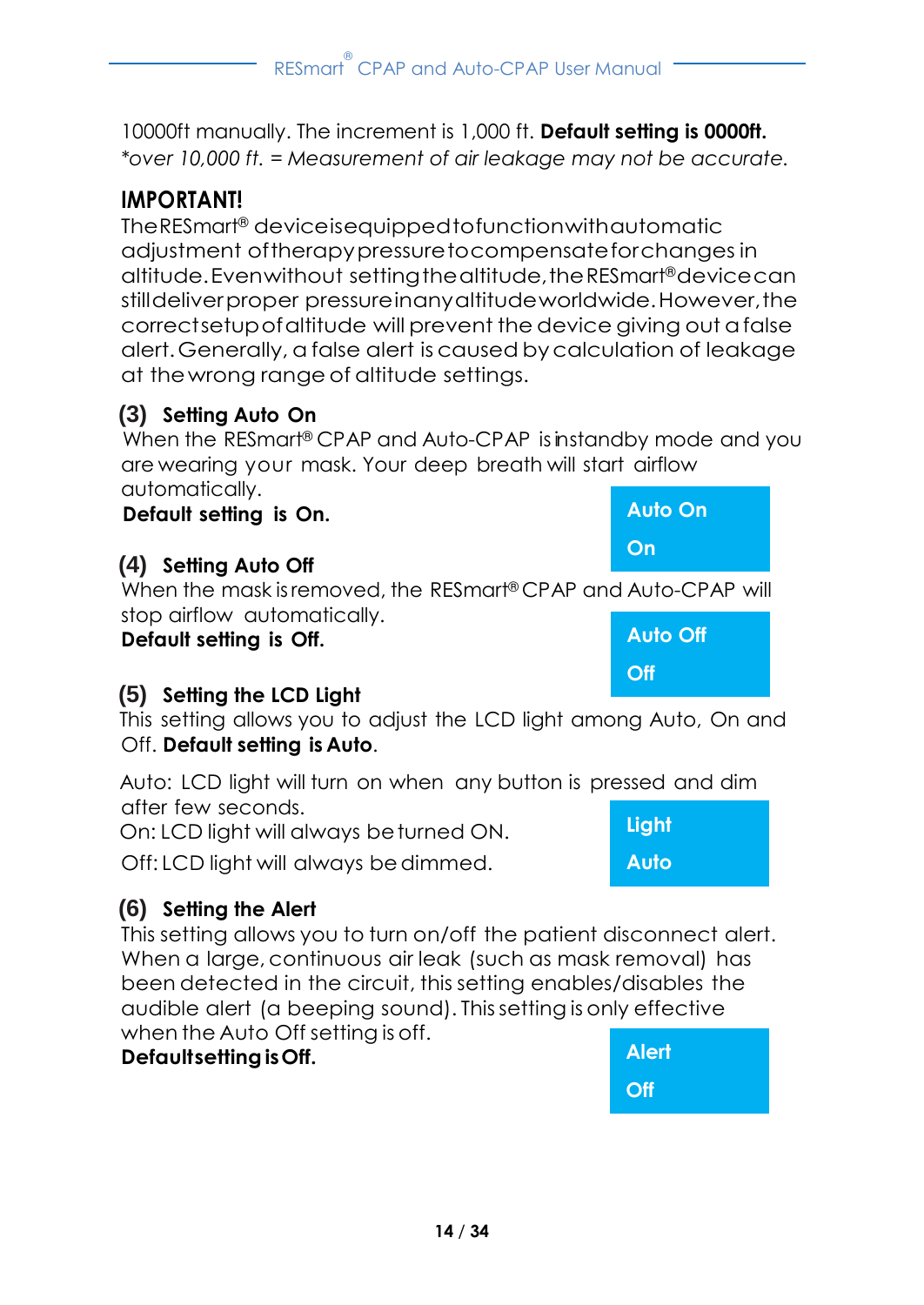## **(7) Setting the Reslex**

The Reslex setting displays the Reslex level set by your home care provider. This setting allows you to adjust the level of air pressure relief that you feel when you exhale during therapy. Your home care provider will have already set a Reslex level. If this is not comfortable for you, you can increase or decrease the setting. The setting of "1" provides a small amount of pressure relief. Use the + and – keys to increase or decrease the pressure relief provided on exhalation. **Default setting is 0 (disable).**

## **(8) RampTime**

This setting is the ramp time from starting pressure to prescription pressure. The device gives airflow at the relative lower pressure of Ramp P from start point of ramp time, and increases the output pressure to the prescription pressure gradually during ramp. Setting range is 0-60mins with the adjustment step of 5mins. **Default setting is**  10mins. The device reduces the output pressure and counts down to zero every time the Ramp key is pressed.

> **RampTime 10**

#### **(9) Setting the Delay**

When the optional Integrated Heated Humidifier is used, this setting allows the air flow to continue for about 15 minutes at very low pressure (about 2 cmH2O) after RESmart ® CPAP and Auto-CPAP is turned off. This will blow off the residual vapor and protect the RESmart ® CPAP and Auto-CPAP.

#### **Default setting is Off.**

## **(10) Setting the Date**

The current date is displayed and can be modified if needed. Note: Check and confirm this Date Setting frequently to ensure that compliance data reporting is accurate.





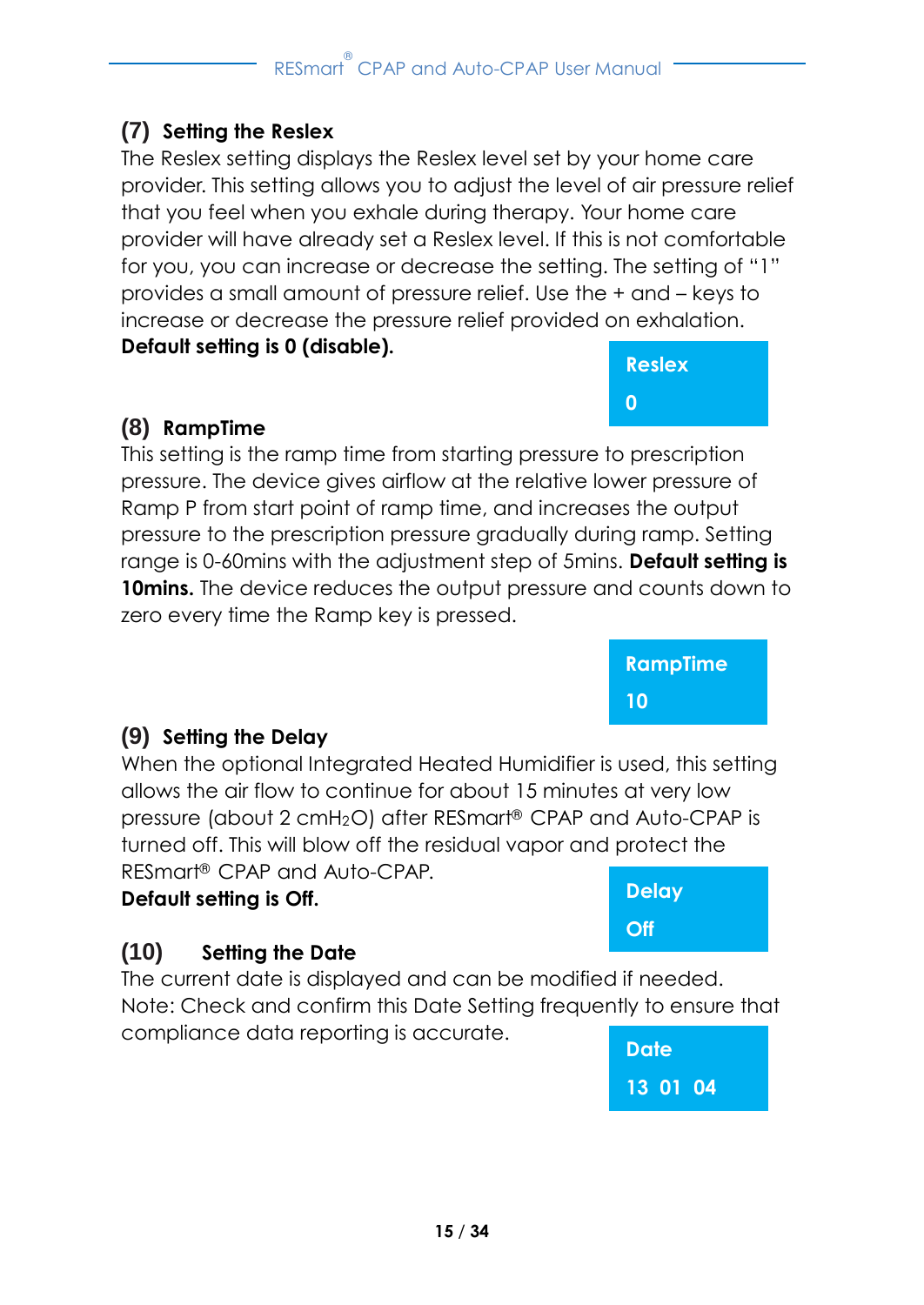## **(11) Setting the Time**

The current Time is displayed and can be modified if needed. Note: Check and confirm this Time Setting frequently to ensure that compliance data reporting is accurate.



## **(12) Save and Exit the Settings**

All changes to settings must be saved. Confirm the saved settings by hitting the ramp button once. This will exit the patient menu.

**Save**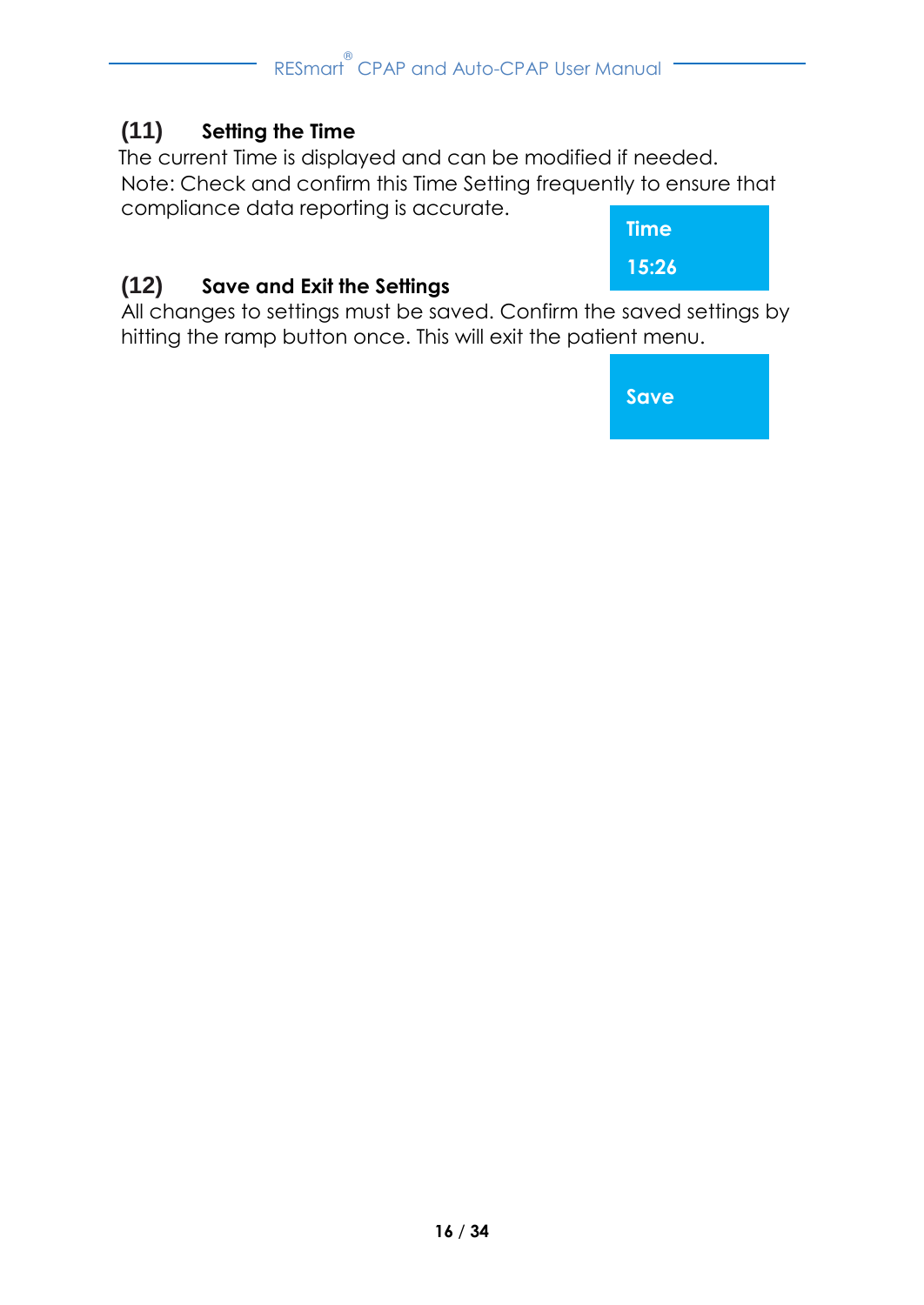# **Reviewing Sleep Data**

The RESmart® allows review of the prior night's sleep data. To access your data, make sure that the blower is not running by pressing the start / stop button.

Press the Ramp Start button and scroll through the display using the +/- buttons. The data displayed consists of completion time(Compl), P95(95<sup>th</sup> percentile of the airway pressure over time), Mean P, AHI(apnea-hypopnea index), and SNI(snore index).

Quit reviewing the sleep data by pressing the start / stop button.

# **View Your Sleep Report with iCode®**

**Step 1**: Press the humidifier button to retrieve your iCode® string. Continuously pressing the humidifier button steps through all iCode® values (iCode® 1 day, iCode® 7 day, iCode® 30 day, iCode® 60 day,etc.)

**Step 2:** To generate a report, go to [www.bmc-iCode.com.](http://www.bmc-icode.com/) There are three mandatory fields required to generate a report: device serial number, retrieval date, and iCode® string. All other fields are optional and may be entered depending on the requirement for the report.

For instructions on viewing your sleep report go to the Patient Portal at WWW.3bproducts.com.

# **Ability to Use Smartphone Apps**



For use with all RESmart<sup>®</sup> CPAP and Auto-CPAP models. As simple as taking a picture. Absolutely free of charge. Take a photo of the display and generate a sleep report. Auto email physician or provider.

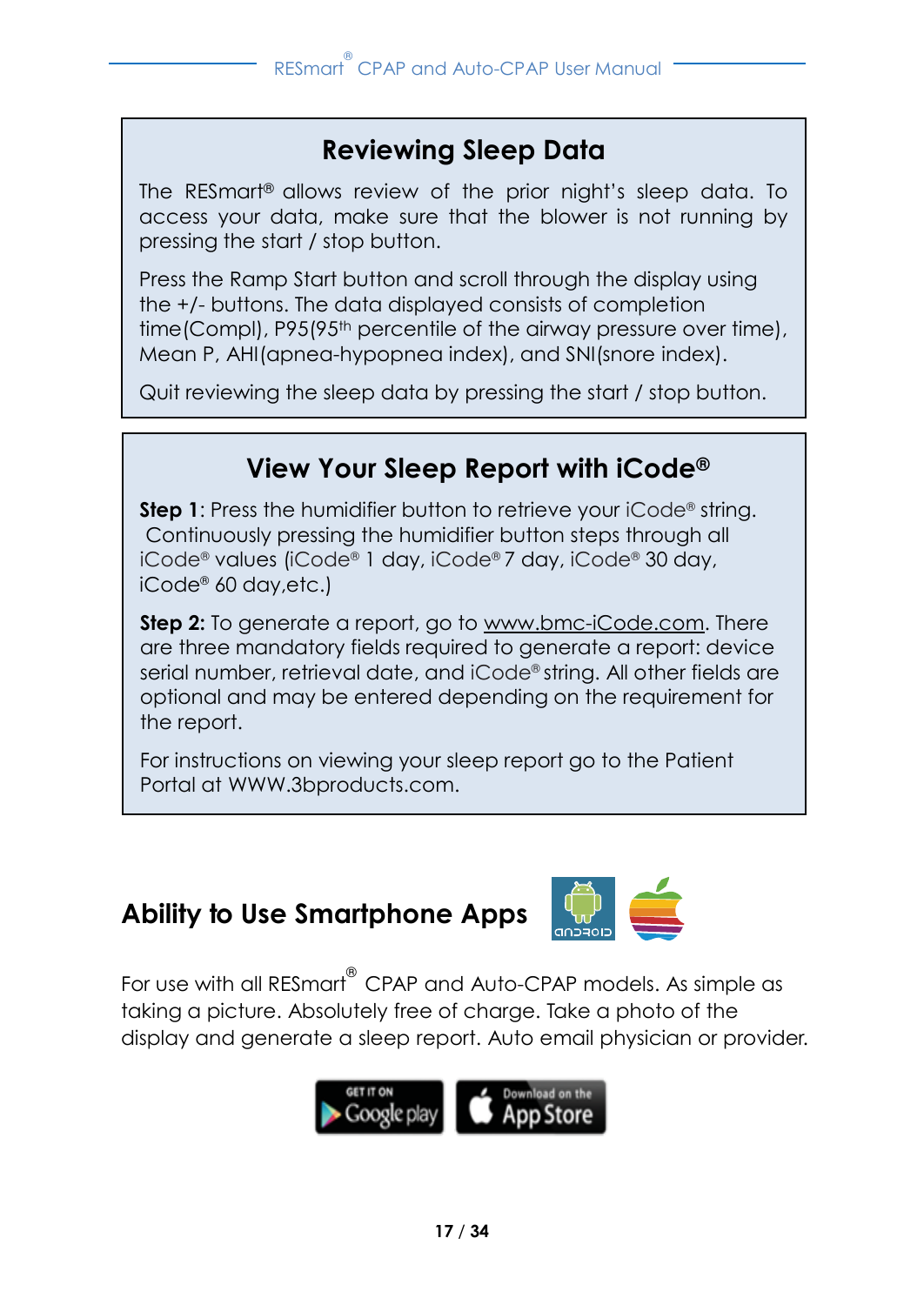# <span id="page-19-0"></span>**Assembling the Circuit (interface "Mask")**

Tousethesystem,youwillneedthefollowing accessories in order to assemble the recommended circuit.

- **(1)** Mask with integrated exhalation port
- **(2)** 6ft.(1.83 m} flexible Tubing (included}
- **(3)** Headgear (for the mask)

# **WARNING!**

IfmultiplepersonsaregoingtousetheRESmart ® CPAPandAuto-CPAP (e.g.,rental devices), a low-resistance, main flow bacteria filter should beinstalledin-linebetweentheRESmart ® CPAPandAuto-CPAP and the circuit tubing. Pressures must be verified by your home healthcare provider when alternate or optional accessories are in place.

a. Connect the flexible tubing to the giroutlet on the front of the RESmart® CPAP and Auto-CPAP.

b. If you are using a mask with a built-in exhalation port, connect the mask's connector to the flexible tubing.

If you are using a mask with a separate exhalation port, connect the flexible tubing to the exhalation port. Position the exhalation port so that the vented air is blowing away from your face. Connect the mask's connector to the exhalation port.

# **WARNING!**

Do not block or otherwise try to seal the air openings (vent holes} on the exhalation port.

Explanation of the warning: The RESmart<sup>®</sup> CPAP and Auto-CPAP is intended to be used with masks and circuits that have an exhalation port designed to exhaust C0<sub>2</sub> from the circuit. When the RESmart<sup>®</sup>CPAP and Auto-CPAP is turned on and functioning properly, new air from the RESmart<sup>®</sup>CPAPandAuto-CPAP flushes the exhaledairoutthroughthe exhalationport.WhentheRESmart ® CPAP and Auto-CPAP is turned off, enough fresh air will not be provided through the mask, and exhaled air may be rebreathed. Rebreathing of exhaled air for longer than several minutes can,in some circumstances, leadtosuffocation. This warning appliesto mostCPAPdevices.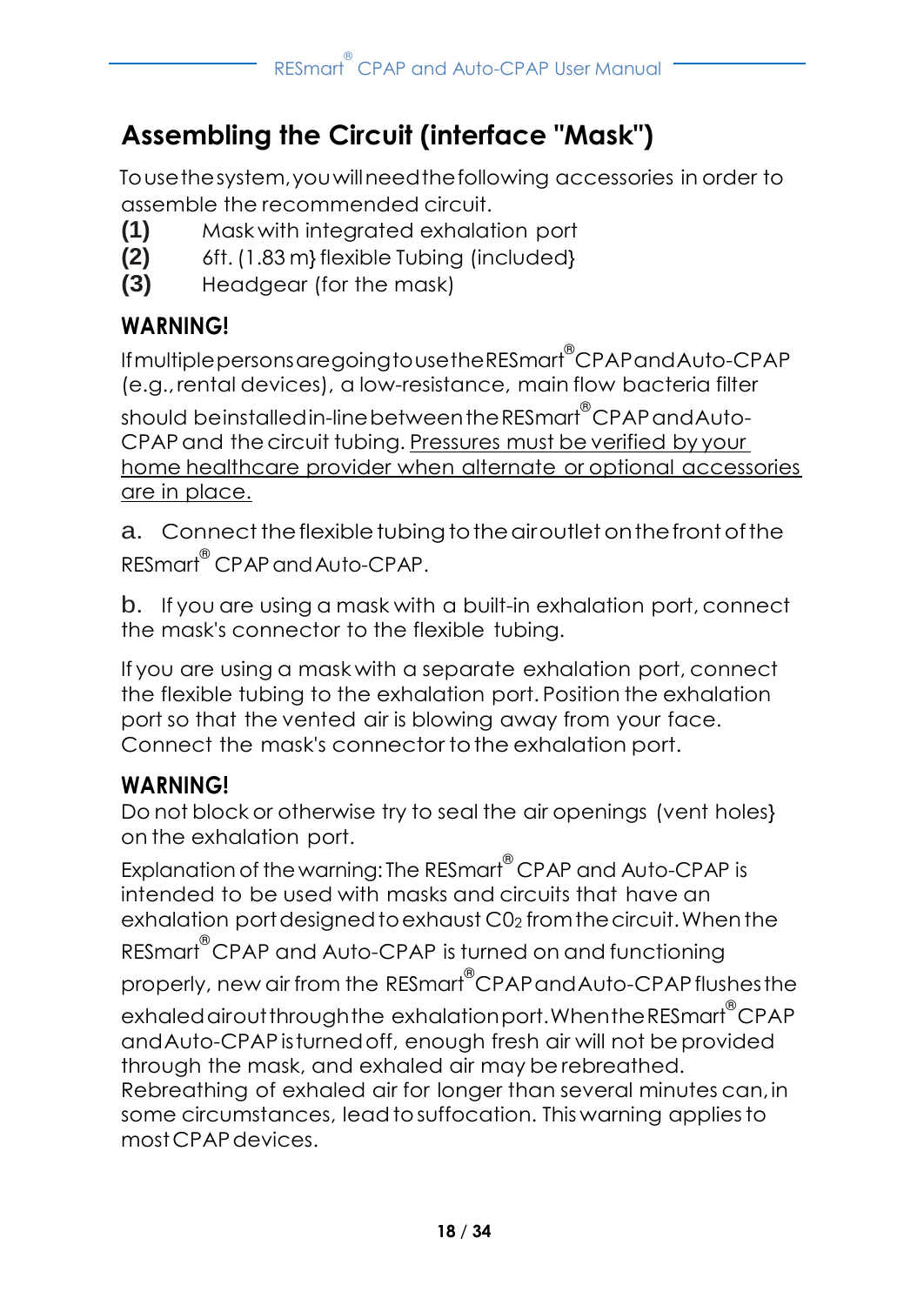## **WARNING!**

If you are using a full face mask (i.e., a mask covering both your mouth and your nose), the mask must be equipped with an antiasphyxia valve.

### **Accessories**

Contact your home care provider for additional information on the

accessories available for the RESmart ® CPAP and Auto-CPAP system. When using optional accessories, always follow the instructions enclosed with the accessories.

# <span id="page-20-0"></span>**Adding a Humidifier**

The Integrated Heated Humidifier is available from your home care provider. The humidifier may reduce nasal dryness and irritation by adding moisture (and heat if applicable) to the airflow.

## **WARNING!**

The RESmart unit should only be connected to the humidifiers or accessories specified in this Manual. Connection of other Items may result in injury or damage to the RESmart<sup>®</sup> unit.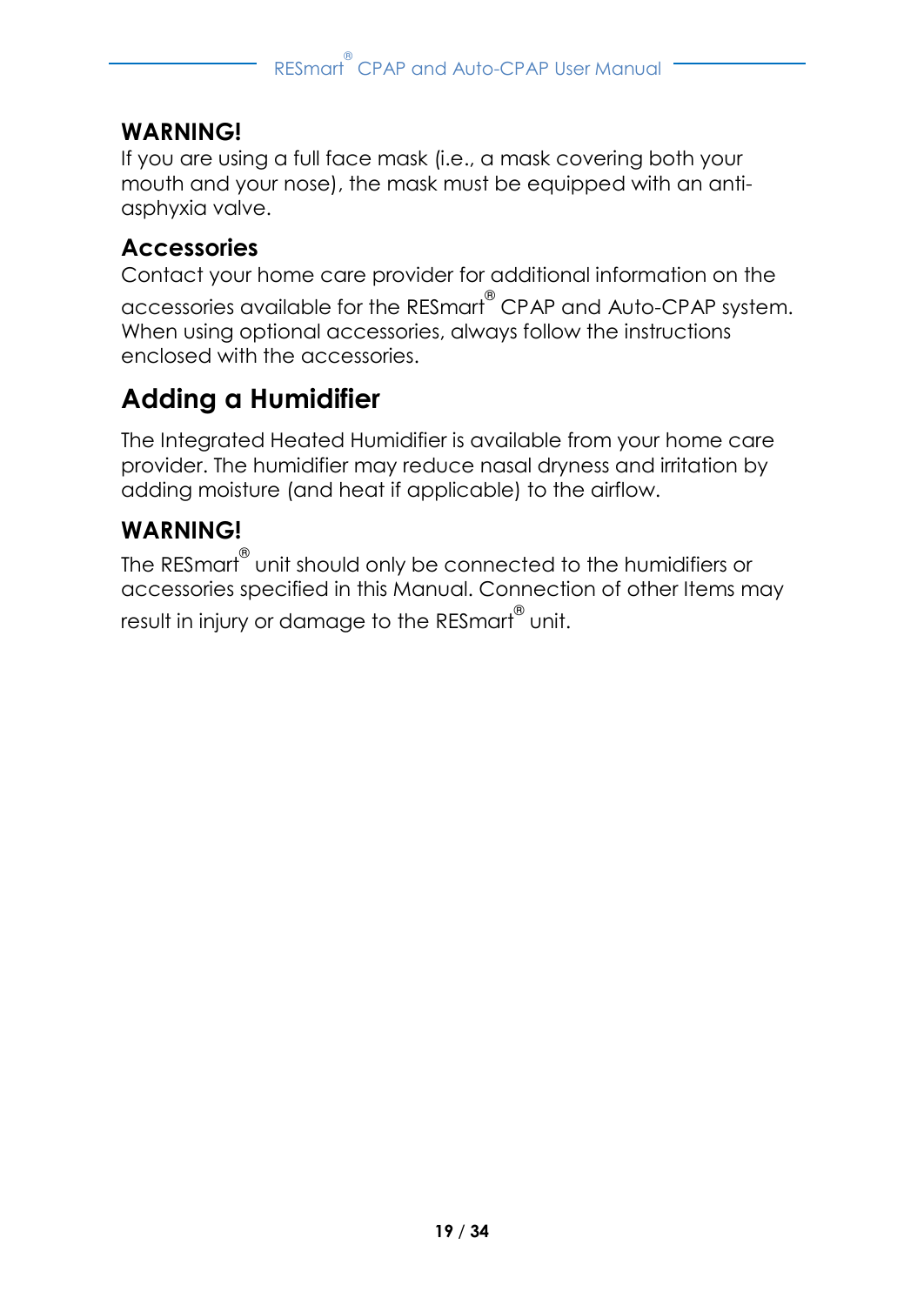# **Using Oxygen with Device**

Oxygen may be added at the mask connection. Please note the warnings listed belowwhen using oxygenwith the <code>RESmart $^\mathsf{\textregistered}$ </code> CPAP and Auto-CPAP.

## **WARNING!**

The oxygen supply must comply with the localregulations for medicaloxygen.

Turnthe RESmart®CPAP and Auto-CPAP on before turning the oxygen on. Turn the oxygen off before turning the RESmart<sup>®</sup>CPAP andAuto-CPAP off.

Explanation of Warning: When the RESmart® CPAP and Auto-CPAP is turned off, but the oxygen flow is still turned on, oxygen may accumulate within the RESmart ® CPAP and Auto-CPAP enclosure and create a fire risk. Turning the oxygen off before turning the

RESmart ® CPAP and Auto-CPAP off will prevent oxygen accumulation in the RESmart<sup>®</sup> CPAP and Auto-CPAP and will reduce the risk of fire. This warning applies to most CPAP devices.

Oxygen accelerates fires. Keepthe RESmart ® CPAP andAuto-CPAP and the oxygen container away from heat, open flames, any oily substance, orothersources of ignition. DO NOT smoke in

the area near the RESmart<sup>®</sup> CPAP and Auto-CPAP or the oxygen container.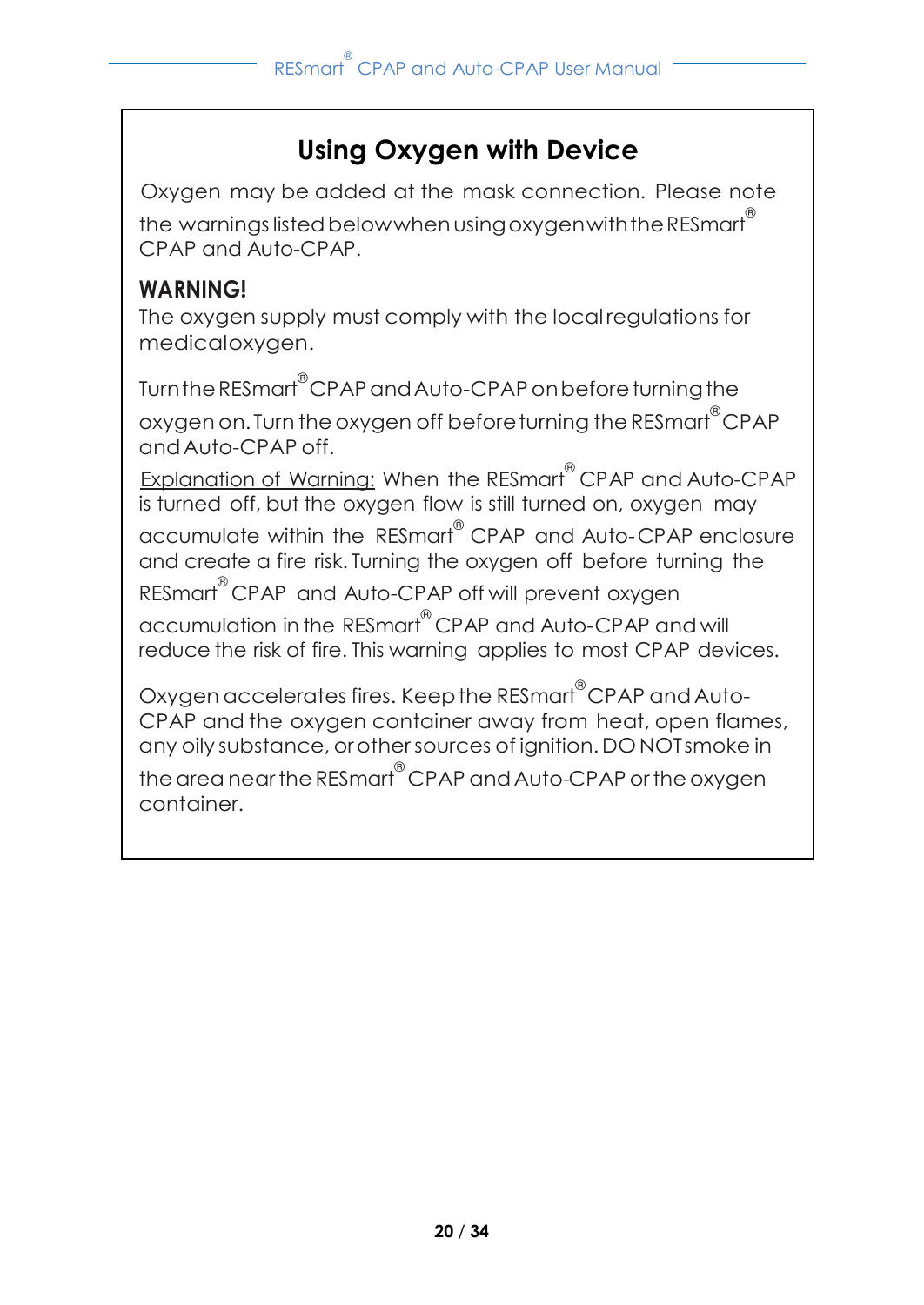# **Routine use (Patient)**

# <span id="page-22-1"></span><span id="page-22-0"></span>**Connecting the Circuit (Interface-Mask and tubing)**

1. Connect the circuit byattaching tubing to air outlet on device or on the integratedhumidifierairoutlet.

## **IMPORTANT!**

Before each use, examine the flexible tubing for any damage or debris. If necessary, clean the tubing to remove the debris. Replaceanydamaged tubing.

a. Connect the mask to the headgear, following the instructions included with the headgear.

b. Put on the mask and headgear, and breathe normally through your nose. The airflow should automatically start when you begin breathing through the circuit. If the airflow does not start within four breaths, press the pressure start/stop buttononthetop of the RESmart® CPAP andAuto-CPAP.When operating thesystem with some mask types orsome circuit configurations, the airflow may NOT automatically start.

# <span id="page-22-2"></span>**Adjusting the Circuit**

2. Adjust the circuit. Lie down on your bed,and adjust the flexible tubing so it is free to move if you turn in your sleep. Adjust the mask and headgear until you havea comfortable fitandthere are noairflow leaks intoyour eyes.

# <span id="page-22-3"></span>**Using the Ramp Button**

Pressing the ramp button will reduce the air pressure when you are trying to fall asleep. The air pressure will gradually increase until your prescription pressureisreached. If your physician prescribedramp for you, pressing the button will reduce the pressure and then gradually increase (ramp) the pressure to the therapeutic pressure setting sothat you canfall asleep more comfortably. Note: The ramp feature is not prescribed for all users.

3. Press the Ramp button on the top of the RESmart®CPAP and Auto-CPAP.You can use the Ramp buttonas often as you wish during the night.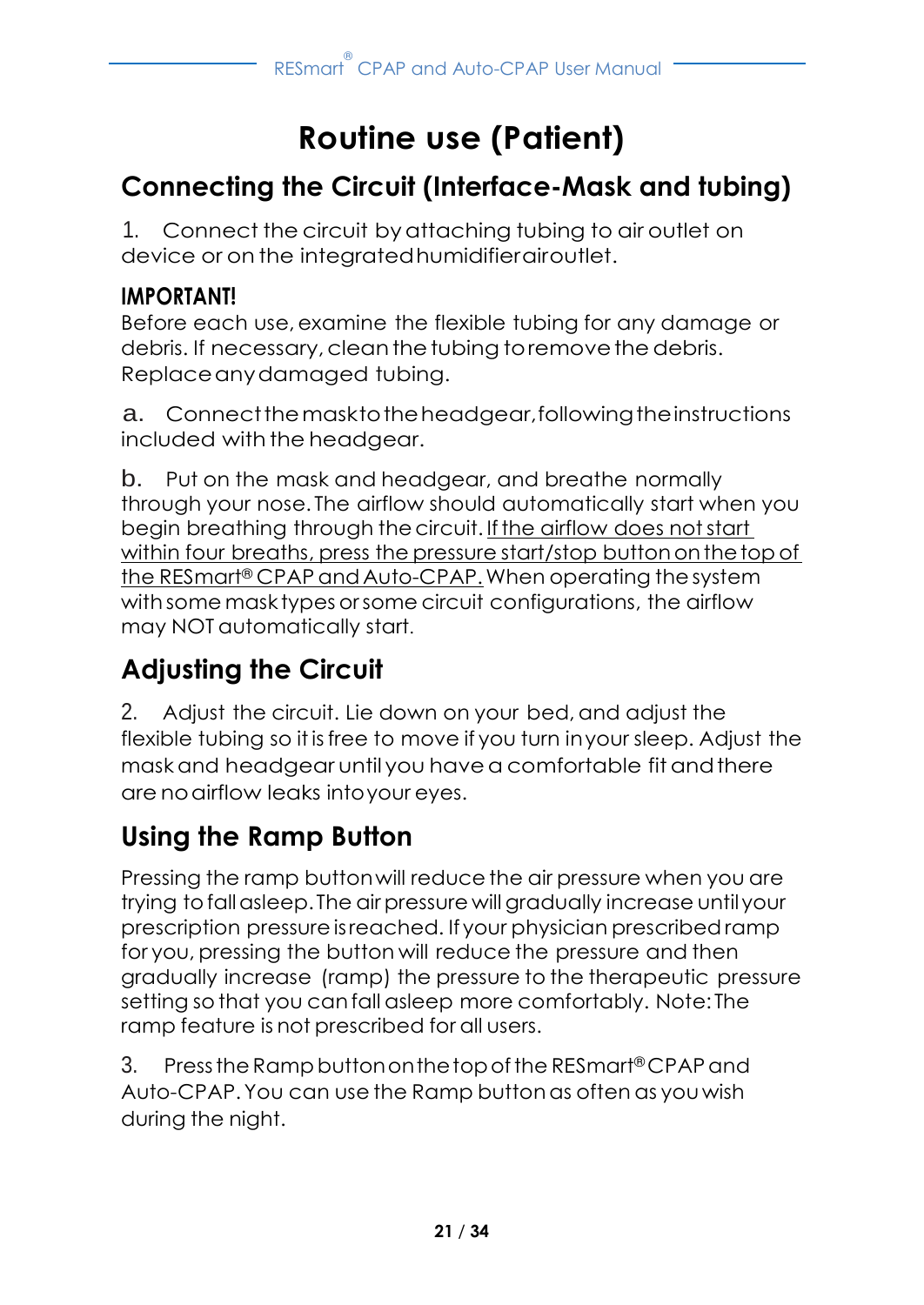# <span id="page-23-0"></span>**Turning the System OFF**

4. Remove the mask and headgear. Press the pressure start/stop button on the top of the RESmart® CPAP and Auto-CPAP to stop the airflow. Or, if the Auto Off setting has been enable, the airflow will automatically turn off.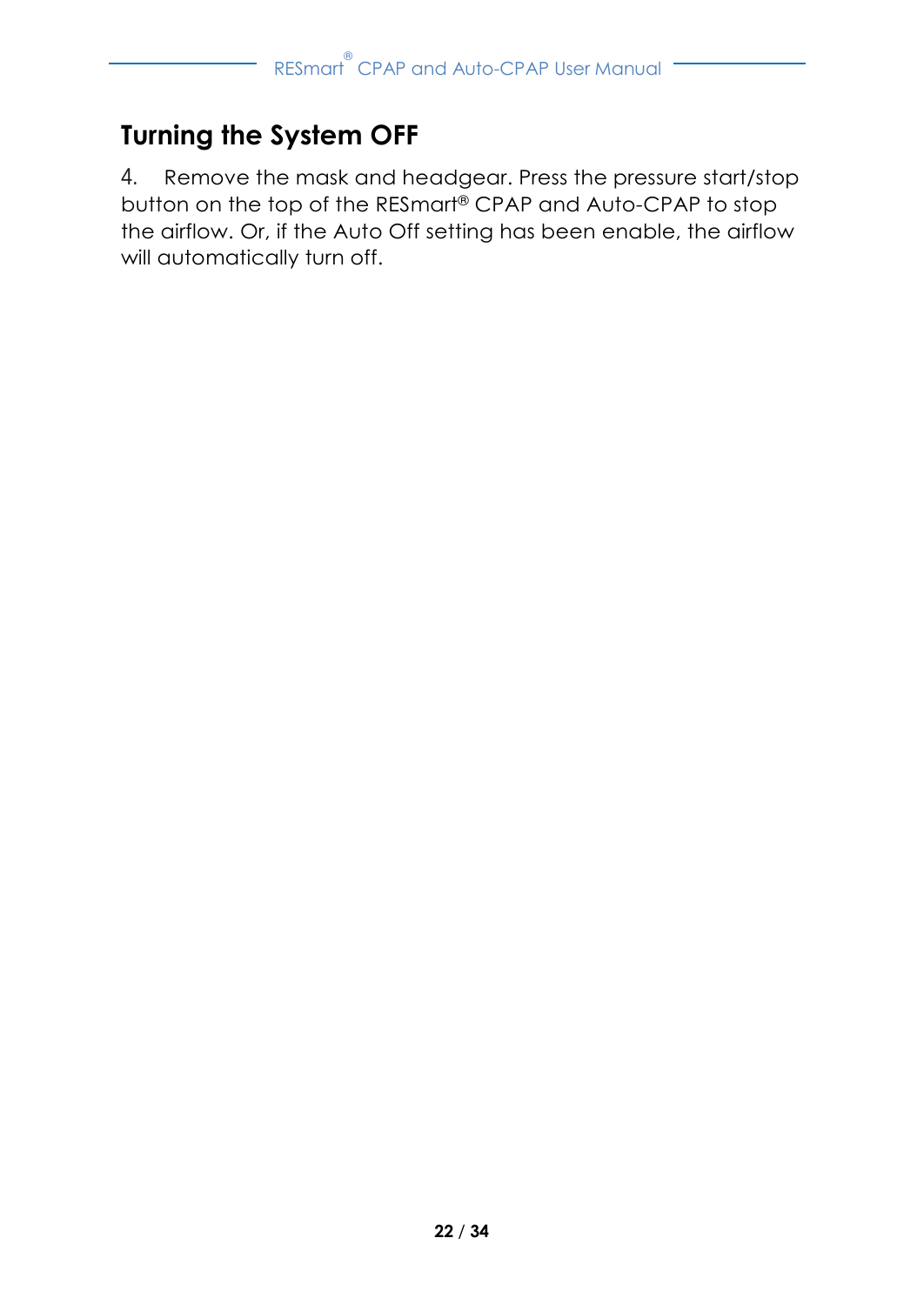# **Helpful Hints**

- <span id="page-24-0"></span>• If the alert tone sounds, press any button on the RESmart® CPAP and Auto-CPAP to silence the alert tone. Refer to the "Troubleshooting" Section of the manual for further instructions.
- Make sure that bedding, curtains, or other items are not blocking the filter or vents of the RESmart® CPAP and Auto-CPAP. Air must flow freely around the RESmart® device for the system to work properly.
- If the airflow from the RESmart ® CPAP and Auto-CPAP feels cold, reposition the circuit tubing so that it runs under your bed covers to reduce heat loss while you sleep.
- If interruption of the power supply occurs during system function, the audible alert (a beeping sound) will start and continue. Restoration of the power supply will stop the audible alert.
- After interruption and restoration of the power supply, the RESmart® CPAP and Auto-CPAP will automatically resume the working status before interruption.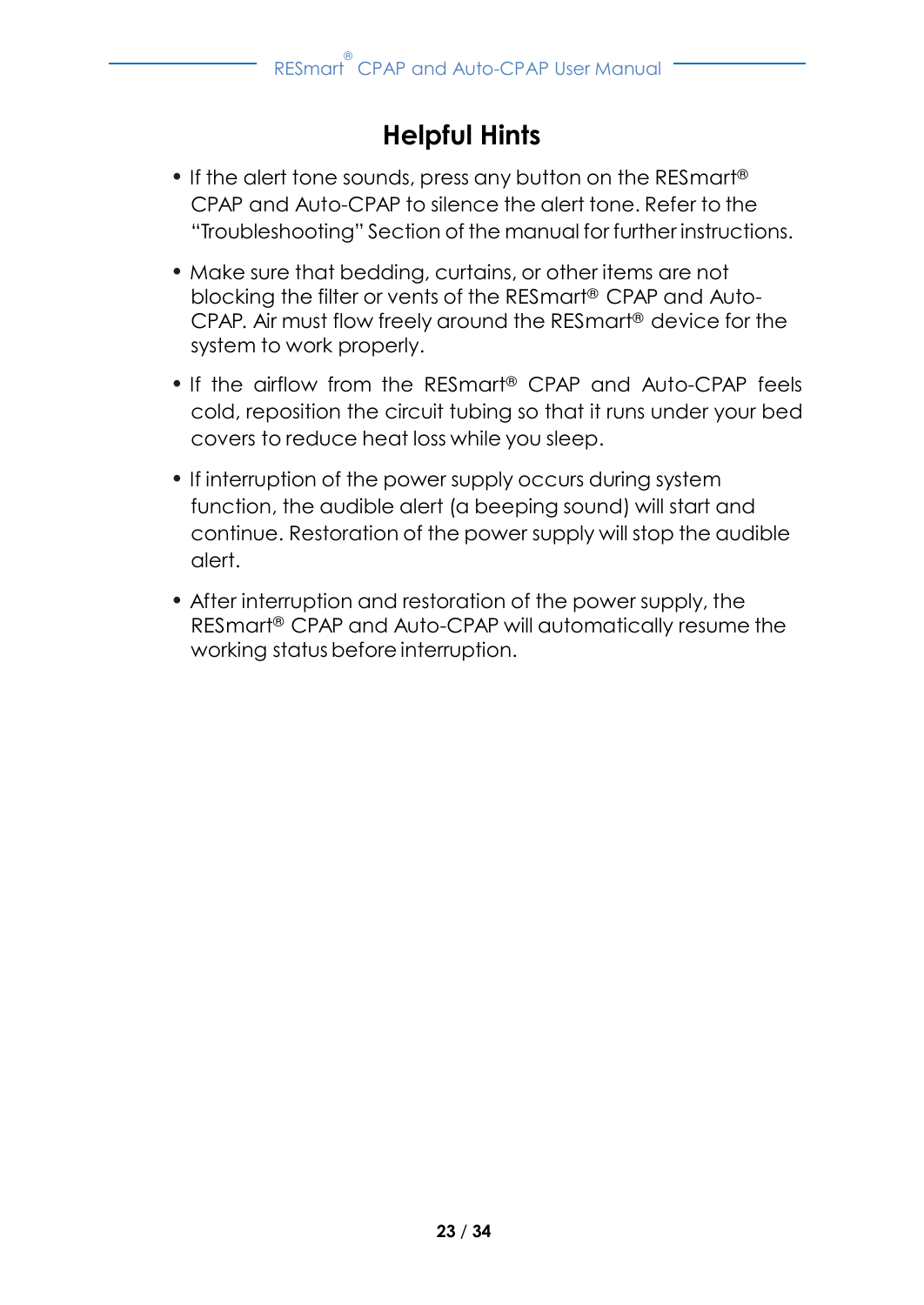# **Routine Maintenance**

# <span id="page-25-1"></span><span id="page-25-0"></span>**Replacing the Filter**

It is recommended that the air filter be changed every 30 days.

1. Remove the filter cap by gently pressing on its bottom.

2. Remove the foam filter by gently pulling around the edges of the filter. Remove and replace with blue side facing out.

3. Replace filter cap so that the small opening on the cap is facing down. Insert the cap's tabs into the filter area opening.

# **CAUTION!**

Operating the RESmart ® CPAP and Auto-CPAP with a dirty filter may keep the system from working properly and may cause damage to the device.

<span id="page-25-2"></span>Never install a wet filter into the device. We recommend that you clean the filter in the morning and alternate using the filter provided with the system to ensure enough drying time for the cleaned filter.

# **Cleaning the System**

Clean the mask and tubing daily.

# **WARNING!**

To avoid electrical shock, unplug the RESmart ® CPAP and Auto-CPAP before cleaning. Do not immerse the RESmart ® CPAP and Auto-CPAP in any fluids.

1. Disconnect the flexible tubing from the RESmart® CPAP and Auto-CPAP. Gently wash the flexible tubing in a solution of warm water and a mild detergent. Rinse the tubing thoroughly and air dry.

2. Wipe the outside of the RESmart® CPAP and Auto-CPAP with a cloth slightly dampened with water and a mild detergent. Let the RESmart® CPAP and Auto-CPAP dry before plugging in the power cord.

3. Inspect the RESmart® device and all circuit parts for any damage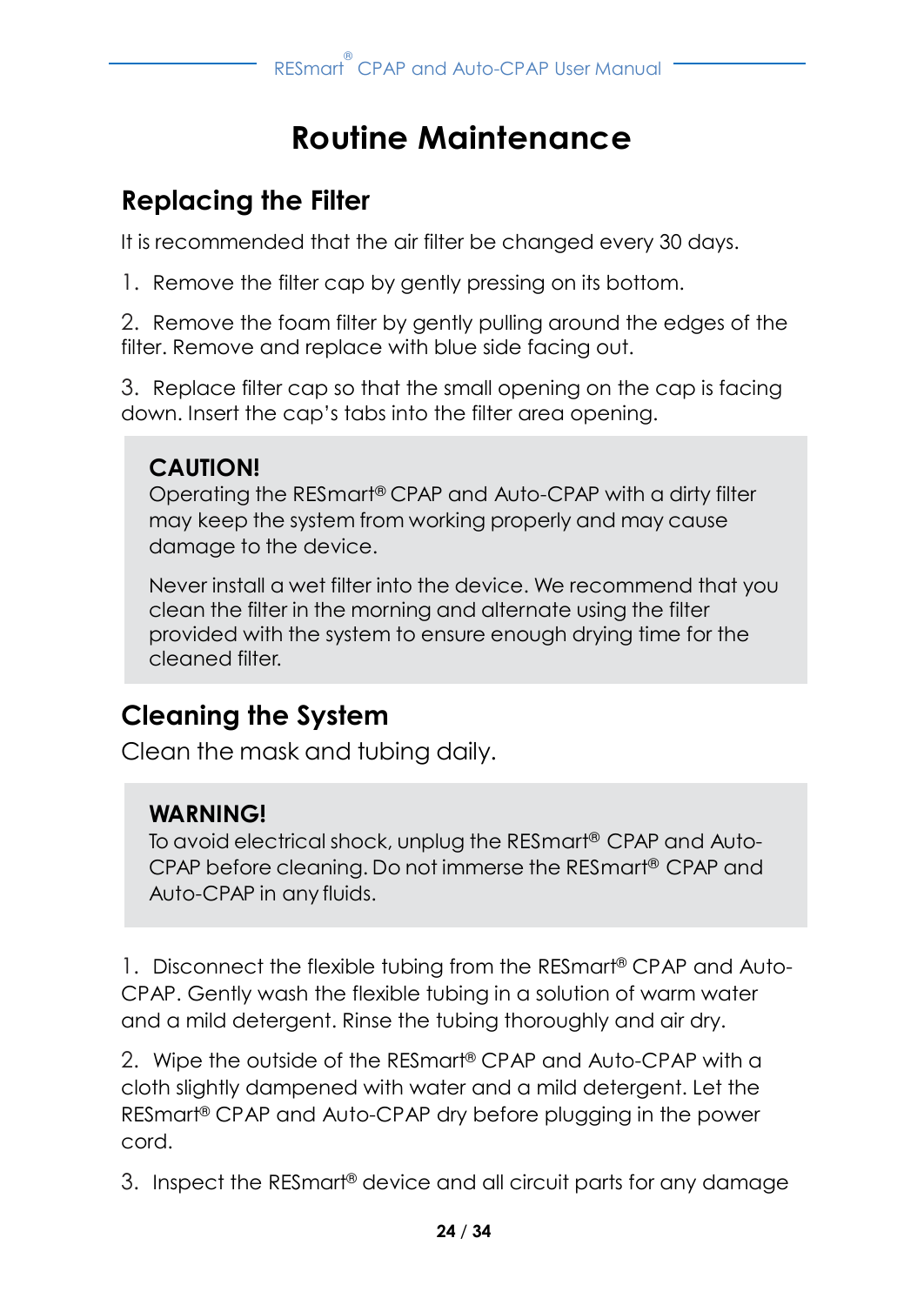after cleaning. Replace any damaged parts.

4. For details on cleaning your mask and accessories, refer to the cleaning instructions packaged with the accessories.

# <span id="page-26-0"></span>**Reordering**

Contact your home care provider to order accessories or replacement filters

# <span id="page-26-1"></span>**Service**

The RESmart ® CPAP and Auto-CPAP system does not require routine servicing. The RESmart ® unit contains electrical and/or electronic equipment. When necessary, dispose of the RESmart ® and accessories in accordance with local regulations.

# **WARNING!**

If the RESmart ® device malfunctions, contact your home care provider immediately. Never attempt to open the RESmart ® CPAP or Auto-CPAP's enclosure. Repairs and adjustments must be performed by 3B Medical, Inc. authorized service personnel only.

Unauthorized service could cause injury, invalidate the warranty, or result in costly damage.

If necessary, contact your local authorized dealer or 3B Medical, Inc. for technical support and documents.

If you notice any unexplained changes in the performance of the RESmart® CPAP and Auto-CPAP, if it is making unusual or harsh sounds,

if it has been dropped or mishandled, if the enclosure is broken, or if water has entered the enclosure, discontinue use. Contact your home care provider.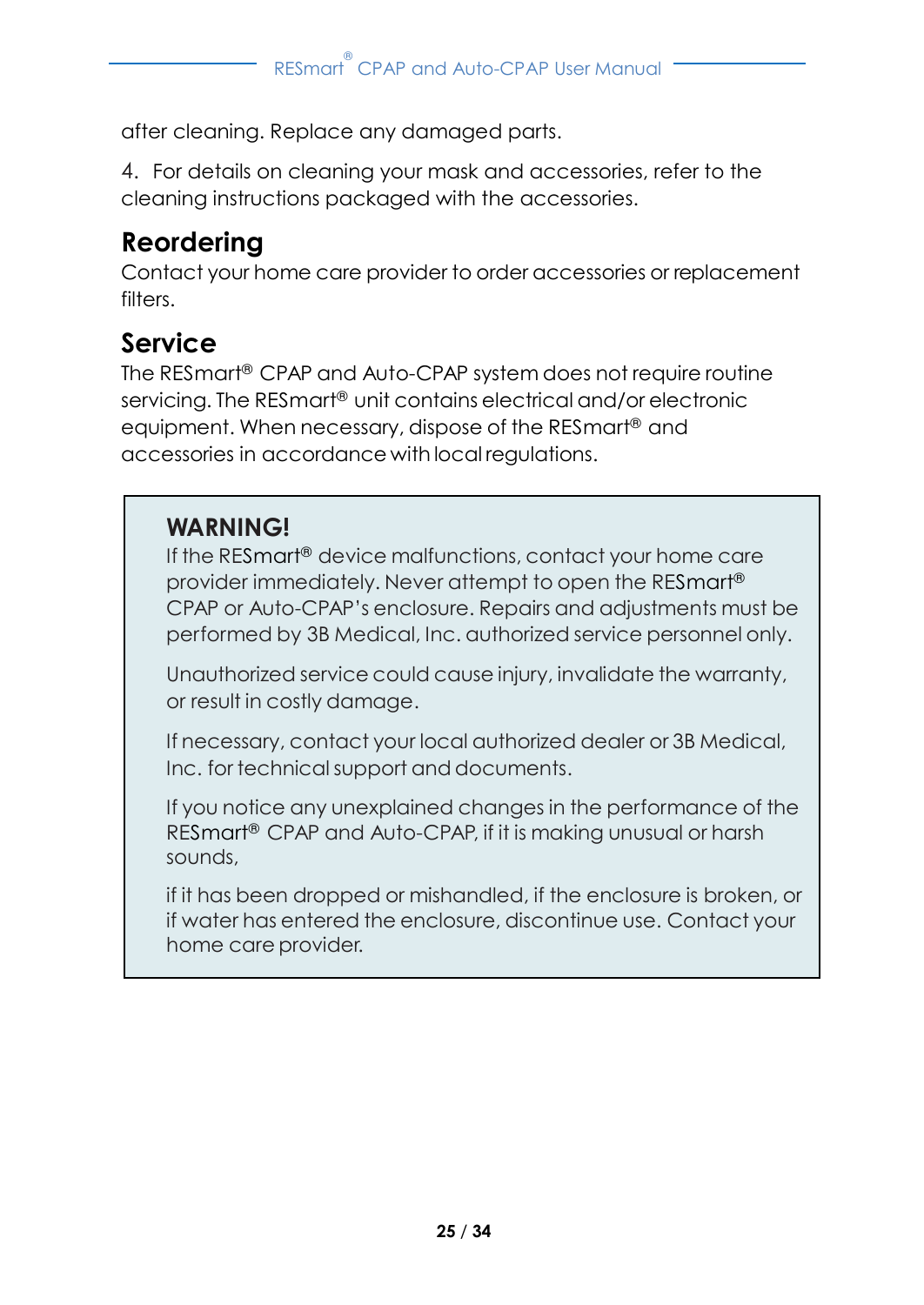# **Traveling with RESmart®**

<span id="page-27-0"></span>When you are traveling, the carrying case is for carry-on luggage only. The carrying case will not protect the system if it is stored as checked baggage.

## **SecurityStations**

For convenience at security stations, there is a note on the bottom of the RESmart® device stating that it is medical equipment.

It may be helpful to bring this manual along with you to help security personnel understand the RESmart® CPAP and Auto-CPAP.

# **Checking the Power Cord**

If you are traveling to a country with a line voltage different than the one you are currently using, a different power cord or an international plug adapter may be required to make your power cord compatible with the power outlets of the country to which you are traveling. Contact your home care provider for additional information.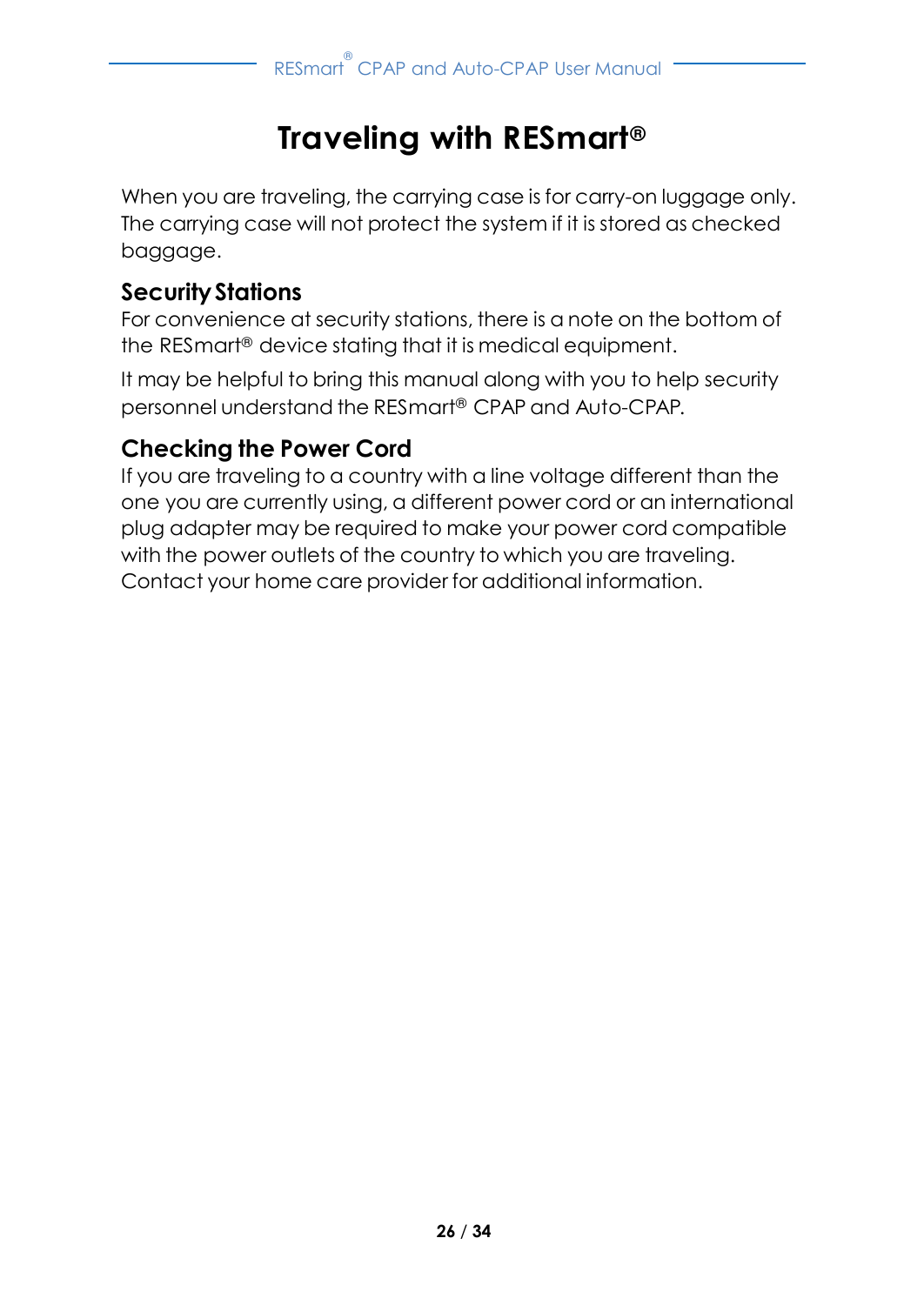# **Troubleshooting**

<span id="page-28-0"></span>The table below lists common problems you may have with the RESmart ® CPAPandAuto-CPAPsystemandpossiblesolutionsto thoseproblems. If none of the corrective actions solve the problem, contact your home care provider.

| Problem                                                                                                                        | Solution(s)                                                                                                                                                                                                                                                                                                                                |
|--------------------------------------------------------------------------------------------------------------------------------|--------------------------------------------------------------------------------------------------------------------------------------------------------------------------------------------------------------------------------------------------------------------------------------------------------------------------------------------|
| The pressure being<br>delivered feels different.                                                                               | Check the altitude setting to be sure it is set to your<br>altitude. Change the altitude setting if necessary. If<br>the altitude setting is correct, contact your home<br>care provider for directions on having the<br>RESmart <sup>®</sup> CPAPandAuto-CPAP serviced. Please<br>have the device's serial number ready when you<br>call. |
| The airflow from the<br>RESmart® CPAPandAuto-<br>CPAP seems warm.                                                              | Replace or clean the filter. Make sure the<br>RESmart <sup>®</sup> CPAPandAuto-CPAP is away from<br>bedding or curtains that could block the flow of air<br>around the RESmart® CPAPandAuto-CPAP, Make<br>sure the RESmart® CPAPandAuto-CPAP is away<br>from heating equipment (e.g., forced air vents,<br>radiators).                     |
| The noise level of the<br>RESmart® CPAPandAuto-<br>CPAP has changed to<br>include unusual or harsh<br>sounds during operation. | Contact your home care provider for directions on<br>having the RESmart® CPAPandAuto-CPAP<br>serviced. Please have the device's serial number<br>ready when you call.                                                                                                                                                                      |
| The RESmart® CPAPand<br>Auto-CPAP will not turn on.                                                                            | Make sure that the RESmart® CPAPandAuto-<br>CPAP is plugged into a working outlet. Contact<br>your home care provider for directions on having<br>the RESmart® CPAPandAuto-CPAP serviced.<br>Please have the device's serial number ready<br>when you call.                                                                                |
| Pressing the ramp button<br>does not reduce the air<br>pressure.                                                               | Contact your home care provider. Ramp may not<br>have been prescribed for you.                                                                                                                                                                                                                                                             |
| The RESmart <sup>®</sup> CPAPand<br>Auto-CPAP has been<br>dropped into water or<br>fluids have gotten into the<br>enclosure.   | Discontinue use. Disconnect the power cord from<br>the AC wall outlet. Contact your home care<br>provider for directions on having the RESmart <sup>®</sup><br>CPAPandAuto-CPAP serviced. Please have the<br>device's serial number ready when you call.                                                                                   |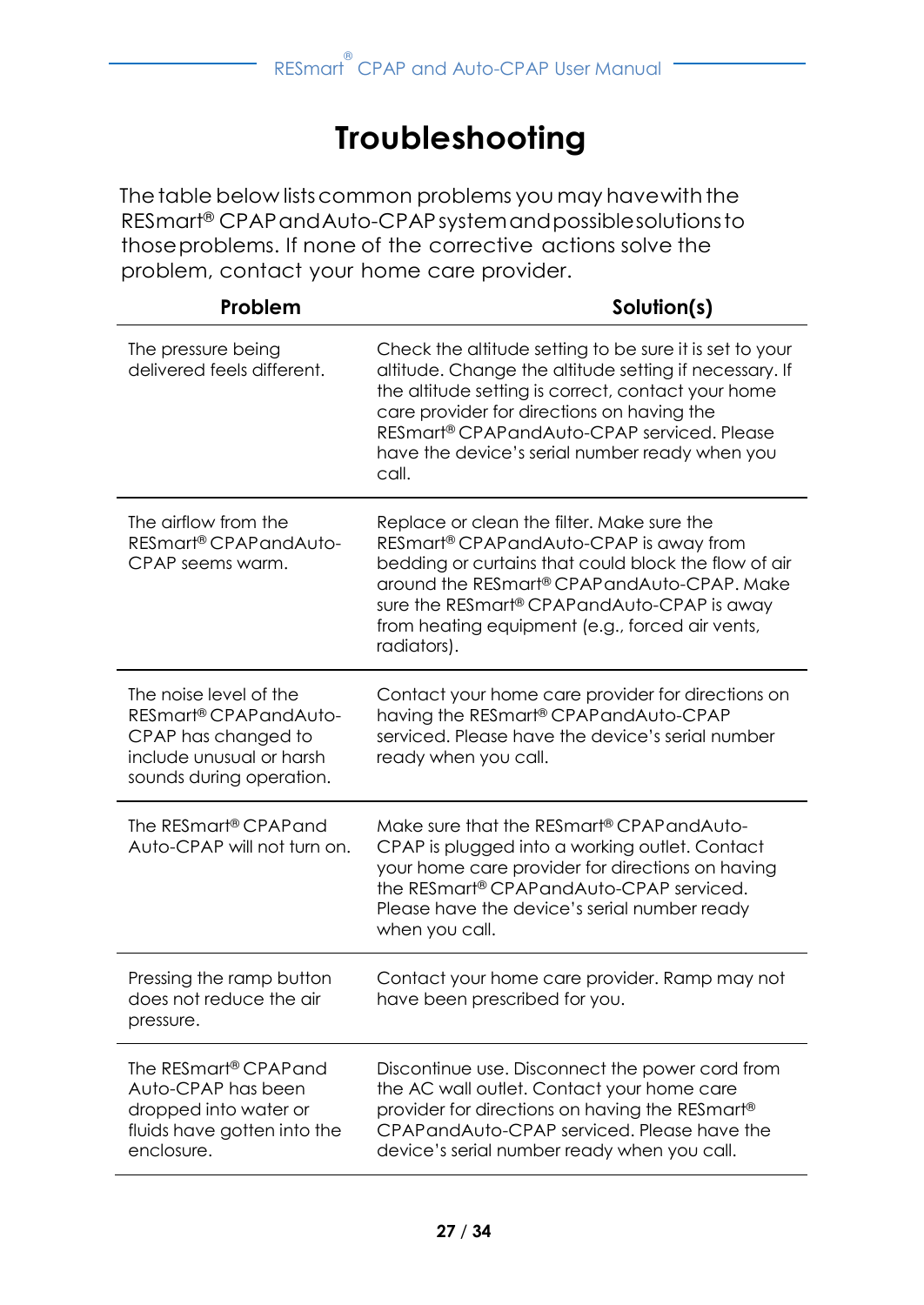# **EMC Requirements**

#### <span id="page-29-0"></span>**Guidance and manufacturer's declaration - electromagnetic emissions**

The RESmart® is intended for use in the electromagnetic environment specified below. The user of the RESmart® should ensure that it is used in such an environment.

| <b>Emissions Test</b>                                       | Compliance          | Electromagnetic environment -<br>guidance                                                                                                                                                                   |  |
|-------------------------------------------------------------|---------------------|-------------------------------------------------------------------------------------------------------------------------------------------------------------------------------------------------------------|--|
| RF emissions<br>CISPR 11                                    | Group 1,<br>Class B | The RESmart <sup>®</sup> uses RF energy only<br>for its internal function. Therefore<br>its RF emissions are very low and<br>are not likely to cause any<br>interference in nearby electronic<br>equipment. |  |
| RF emissions<br>CISPR 11                                    | Group 1,<br>Class B | The RESmart <sup>®</sup> is suitable for use in<br>all establishments including                                                                                                                             |  |
| Harmonic emissions<br>IEC 61000-3-2                         | Class A             | domestic establishments and<br>those directly connected to the                                                                                                                                              |  |
| Voltage fluctuations<br>/flicker emissions<br>IEC 61000-3-3 | Class D             | public low-voltage power supply<br>network that supplies buildings<br>used for domestic purposes.                                                                                                           |  |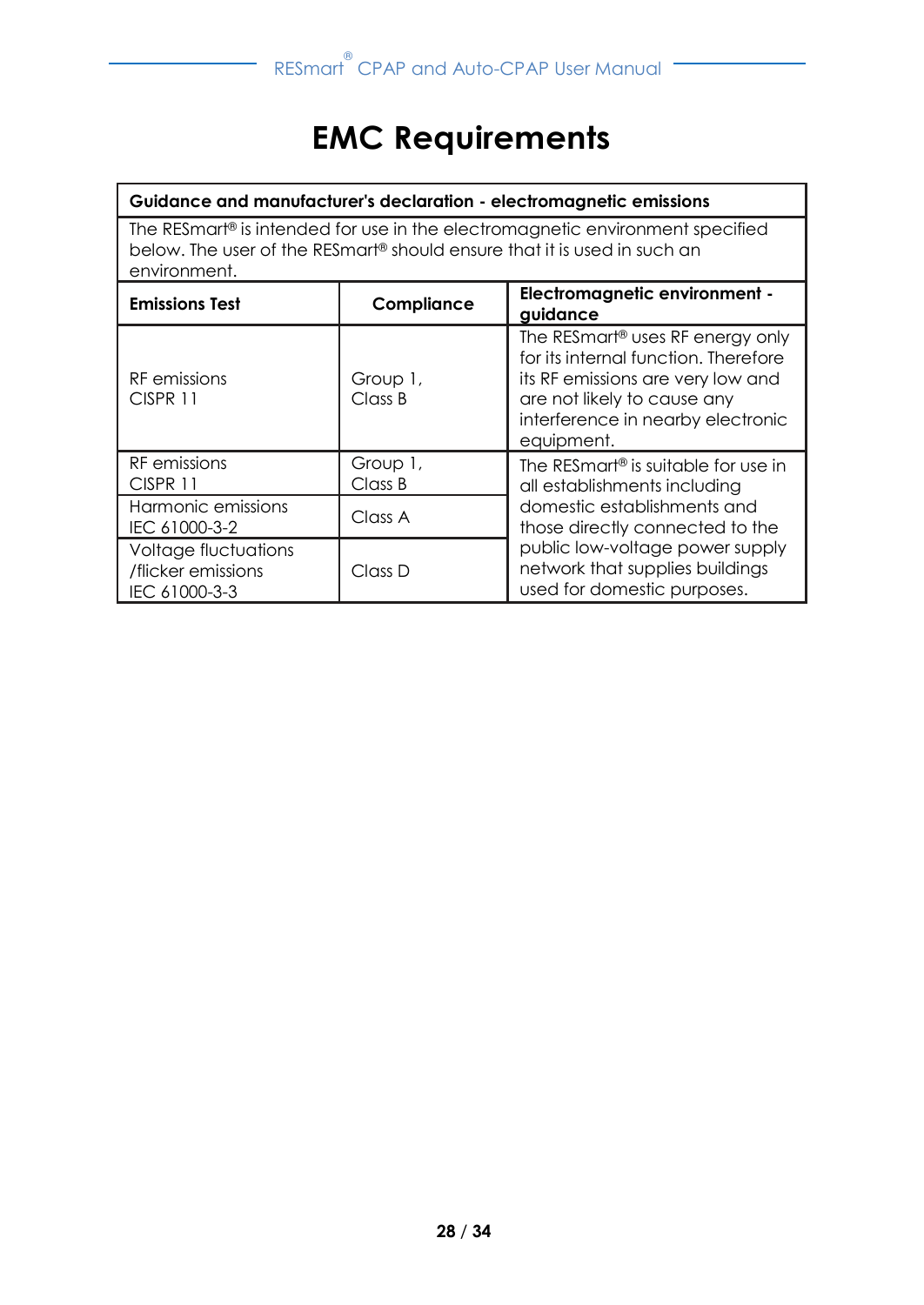÷

| Guidance and manufacturer's declaration - electromagnetic immunity                                                           |                                                                                                                                                                                                                             |                                                                                                                                                                                                                         |                                                                                                                                                                                                                                                                                                                                                   |  |  |
|------------------------------------------------------------------------------------------------------------------------------|-----------------------------------------------------------------------------------------------------------------------------------------------------------------------------------------------------------------------------|-------------------------------------------------------------------------------------------------------------------------------------------------------------------------------------------------------------------------|---------------------------------------------------------------------------------------------------------------------------------------------------------------------------------------------------------------------------------------------------------------------------------------------------------------------------------------------------|--|--|
| The RESmart <sup>®</sup> is intended for use in the electromagnetic environment specified                                    |                                                                                                                                                                                                                             |                                                                                                                                                                                                                         |                                                                                                                                                                                                                                                                                                                                                   |  |  |
| below. The user of the RESmart® should make sure that it is used in such an<br>environment.                                  |                                                                                                                                                                                                                             |                                                                                                                                                                                                                         |                                                                                                                                                                                                                                                                                                                                                   |  |  |
|                                                                                                                              | IEC 60601 test                                                                                                                                                                                                              | Compliance                                                                                                                                                                                                              | Electromagnetic                                                                                                                                                                                                                                                                                                                                   |  |  |
| Immunity test                                                                                                                | level                                                                                                                                                                                                                       | level                                                                                                                                                                                                                   | environment - guidance                                                                                                                                                                                                                                                                                                                            |  |  |
| Electrostatic<br>discharge<br>(ESD)<br>IEC 61000-4-2                                                                         | ±6 kV contact<br>±8 kV air                                                                                                                                                                                                  | ±6 kV contact<br>±8 kV air                                                                                                                                                                                              | Floor should be wood.<br>concrete or ceramic tile.<br>If floors are covered with<br>synthetic material, the<br>relative humidity should<br>be at least 30%.                                                                                                                                                                                       |  |  |
| Electrical fast<br>transient/burst<br>IEC 61000-4-4                                                                          | $±2$ kV for<br>power supply<br>lines<br>±1 kV for<br>input/output<br>lines                                                                                                                                                  | ±2 kV for<br>power supply<br>lines<br>±1 kV for<br>input/output<br>lines                                                                                                                                                | Mains power quality<br>should be that of a<br>typical home or hospital.                                                                                                                                                                                                                                                                           |  |  |
| Surge<br>IEC 61000-4-5                                                                                                       | $+1$ kV<br>differential<br>mode<br>$±2$ kV<br>common mode                                                                                                                                                                   | $±1$ kV<br>differential mode<br>$±2$ kV<br>common mode                                                                                                                                                                  | Mains power quality<br>should be that of a<br>typical home or hospital.                                                                                                                                                                                                                                                                           |  |  |
| Voltage dips,<br>short<br>interruptions<br>and voltage<br>variations on<br>power supply<br>input lines<br>IEC 61000-4-<br>11 | $< 5 \% U_T$<br>$(>95\%$ dip in $U_T$ )<br>for 0.5 cycle<br>$40\% U_{T}$<br>(60% dip in $U_T$ )<br>for 5 cycles<br>$70\%$ $U_T$<br>(30% dip in $U_T$ )<br>for 25 cycles<br>$<$ 5% $U_T$<br>(>95% dip in $U_T$ )<br>for $5s$ | $<$ 5% UT<br>$( > 95 %$ dip in $U_T$ )<br>for 0.5 cycle<br>$40\% U_{T}$<br>(60% dip in $U_T$ )<br>for 5 cycles<br>$70\%$ $U_T$<br>(30% dip in $U_T$ )<br>for 25 cycles<br>$<$ 5% UT<br>(>95% dip in $U_T$ )<br>for $5s$ | Mains power quality<br>should be that of a<br>typical commercial or<br>hospital environment. If<br>the user of the RESmart <sup>®</sup><br>requires continued<br>operation during power<br>mains interruptions, it is<br>recommended that the<br>RESmart <sup>®</sup> be powered<br>from an uninterruptible<br>power supply or from a<br>battery. |  |  |
| Power<br>frequency<br>$(50/60$ Hz)<br>magnetic<br>field<br>IEC 61000-4-8                                                     | $3$ A/m                                                                                                                                                                                                                     | $0.3$ A/m                                                                                                                                                                                                               | If the pressure deviates<br>more than is indicated in<br>the device specification,<br>it may be necessary to<br>position the RESmart®<br>further from sources of<br>power frequency<br>magnetic fields. The<br>power frequency<br>magnetic field should be<br>measured in the                                                                     |  |  |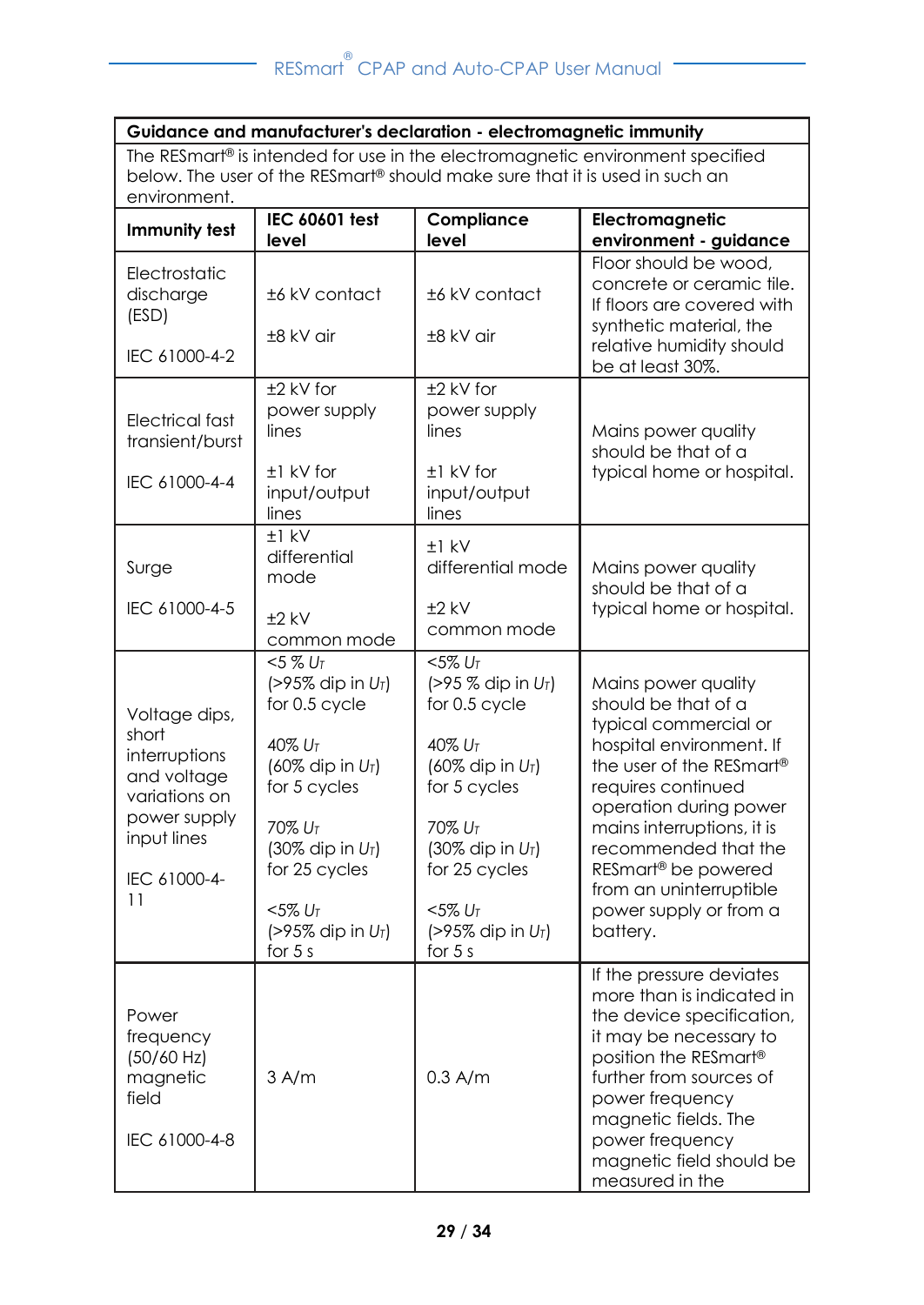|                                                                            |  |  | intended installation<br>I location to ensure that it<br>is sufficiently low. |
|----------------------------------------------------------------------------|--|--|-------------------------------------------------------------------------------|
| NOTE: $UT$ is the AC mains voltage prior to application of the test level. |  |  |                                                                               |

**Guidance and manufacturer's declaration - electromagnetic immunity** The RESmart® is intended for use in the electromagnetic environment specified below. The user of the RESmart® should make sure that it is used in such an environment. **Immunity test IEC 60601 test level Compliance level Electromagnetic environment guidance**  Conducted RF IEC 61000-4-6 Radiated RF IEC 61000-4-3 3 Vrms 150 kHz to 80 MHz 3 V/m 80 MHz to 2.5 GHz 3 Vrms 3 V/m Portable and mobile RF communications equipment should be used no closer to any part of the RESmart®, including cables, than the recommended separation distance calculated from the equation applicable to the frequency of the transmitter. **Recommended separation distance** *d*=1.2√*P d*=1.2√*P* 80 MHz to 800 MHz *d*=2.3√*P* 800 MHz to 2.5 GHz where *P* is the maximum output power rating of the transmitter in watts (W) according to the transmitter manufacturer and *d* is the recommended separation distance in meters  $(m)$ . Field strengths from fixed RF transmitter, as determined by an electromagnetic site survey, <sup>a</sup> should be less than the compliance level in each frequency range. b Interference may occur in the vicinity of equipment marked with the following symbol: NOTE 1: At 80 MHz and 800 MHz, the higher frequency range applied. NOTE 2: These guidelines may not apply in all situations. Electromagnetic propagation is affected by absorption and reflection from structures, objects and people.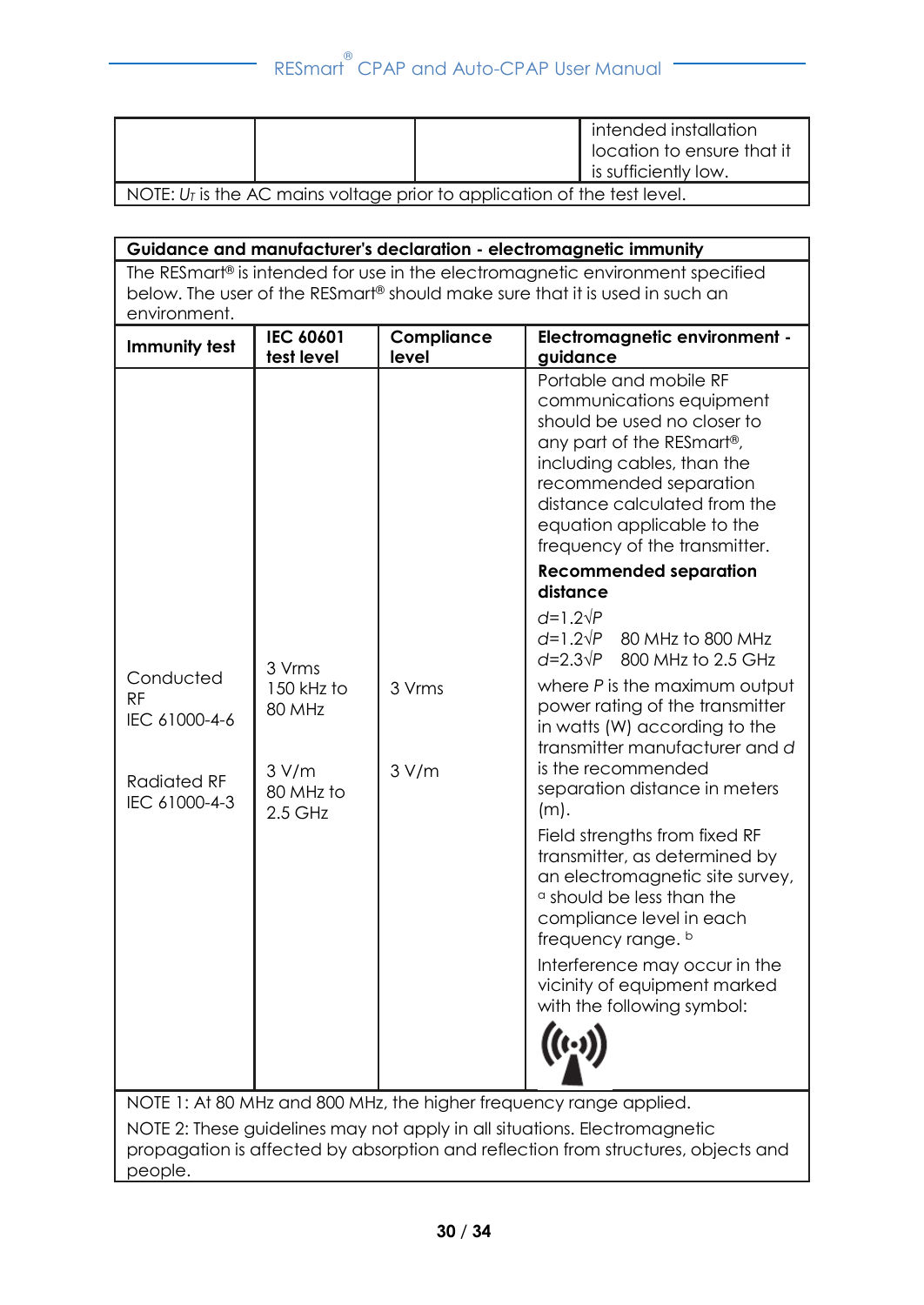<sup>a</sup> Field strengths from fixed transmitters, such as base stations for radio (cellular/cordless) telephones and land mobile radios, amateur radio, AM and FM radio broadcast and TV broadcast cannot be predicted theoretically with accuracy. To assess the electromagnetic environment due to fixed RF transmitters, an electromagnetic site survey should be considered. If the measured field strength in the location in which the RESmart® is used exceeds the applicable RF compliance level above, the RESmart® should be observed to verify normal operation. If abnormal performance is observed, additional measures may be necessary, such as re-orienting or relocating the RESmart®.

<sup>b</sup> Over the frequency range 150 kHz to 80 MHz, the field strengths should be less than 3 V/m.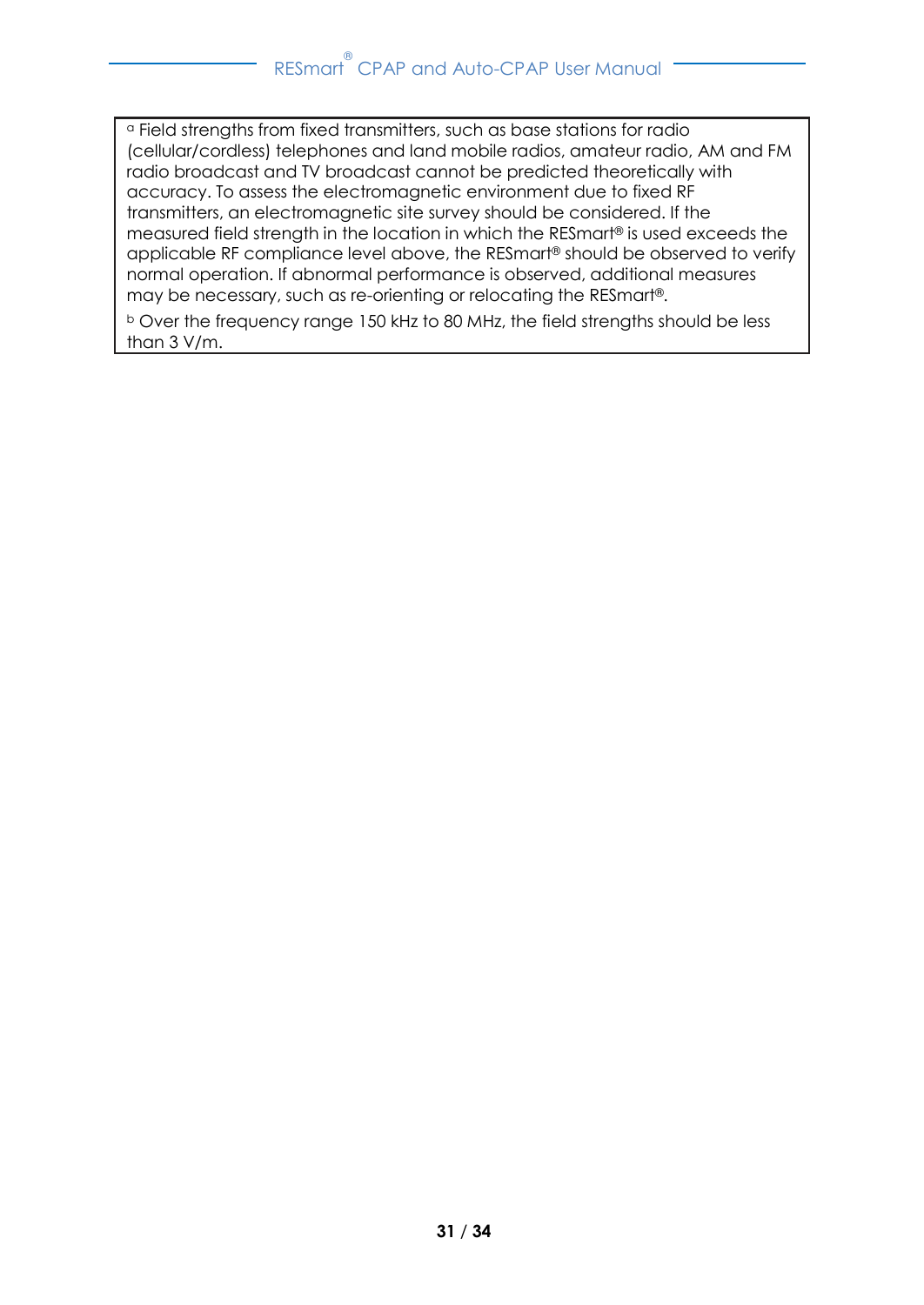# **Glossary**

- <span id="page-33-0"></span>**AHI** Apnea/Hypopnea Index
- **Apnea** A condition marked by the cessation of spontaneous breathing.
- **Auto-CPAP** TypeofdevicethatadjustsCPAPpressure automatically to improve patient comfort based on monitoring of apnea and snoring events.
- **Auto-Off** When this feature is enabled, the device automatically discontinues therapy whenever the mask is removed.
- **Auto-On** With this feature, the device automatically initiates therapy when youbeginbreathingonthe device.
- **CPAP** Continuous Positive Airway Pressure

#### **Best 30 day Adherence Score**

A percentage of the best consecutive 30 days of usagethat meetsthe CPAP LCD. Usingan adherence threshold of 4 hours or more of continuous use each night,the Best 30 Day Adherence Score will show the best adherence percentage achieved for any rolling period of 30 consecutive days of use within a 60 day time frame or a 90 day time frame.

- **iCode®** A feature that gives access to compliance and therapy management information using encrypted codes. The iCode consists of six separate codes (1day, 7 day, 30 day, 60 day, 90 day, 180 day) displayed in the patient menu and retrieved by pressing the humidifier buttonwhen the device is notbeing used.
- **LPM** Lifers per minute
- **OSA Obstructive Sleep Apnea**
- **P95** The 95<sup>th</sup> percentile pressure (P95) is the level of pressure exceeded only 5% of the time.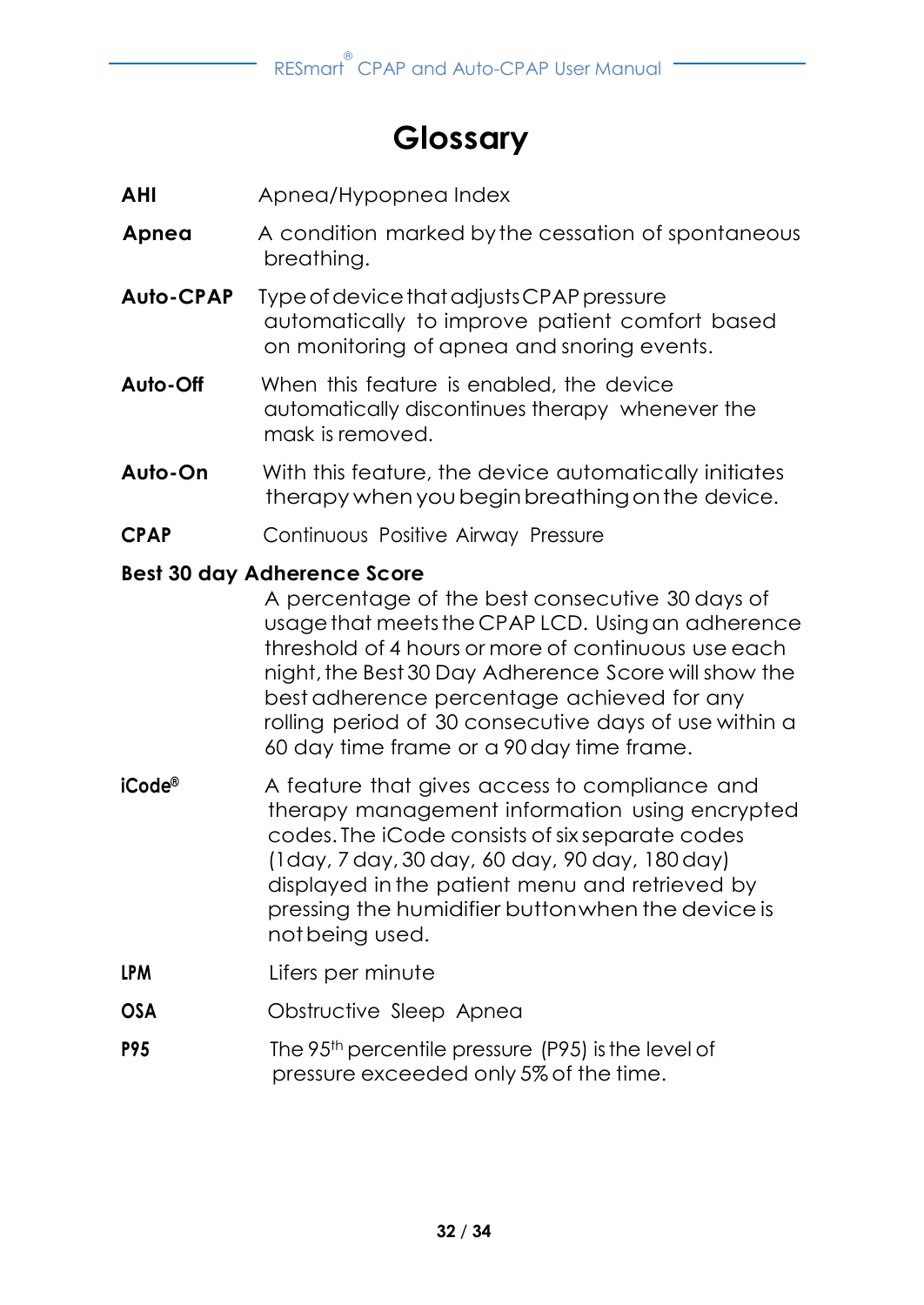#### **Patient Setup Menu**

The display mode inwhich you can change patient-adjustable device settings.

#### **Pressure Settings**

#### **Treat P**

InCPAP mode, Treat P isthe designated fixed prescription pressuresetting.

#### **Min APAP**

This setting is the minimum pressure of the therapy pressure range in Auto mode. It may be adjusted from 4 cmH<sub>2</sub>0 to 20 cmH<sub>2</sub>0 in 0.5 cmH<sub>2</sub>0 increments.

#### **Max APAP**

Thesetting isthe maximum pressure of the therapy pressure range in Auto Mode. It may be adjusted from 4 cmH<sub>2</sub>0 to 20 cmH<sub>2</sub>0 in 0.5 cmH<sub>2</sub>0 increments.

#### **Ramp P**

The designated starting pressurefor ramp

**Ramp** A feature that may increase patient comfort when therapy isstarted. The ramp feature reduces pressure and then gradually increases the pressure to the prescription setting so you can fall asleep more comfortably.

#### **RampTime**

This setting is the time at which the pressure ramp begins.

- **Reslex** A therapy feature that provides pressure relief during exhalation, if enabled by your home care provider
- **SNI** Snore Index
- **Standby** The state of the device when power is applied but their flow is turned off.
- **Units** cmH<sub>2</sub>0 or hPa, default setting is cmH<sub>2</sub>O.
- **Use time** Total hoursthis device been used.